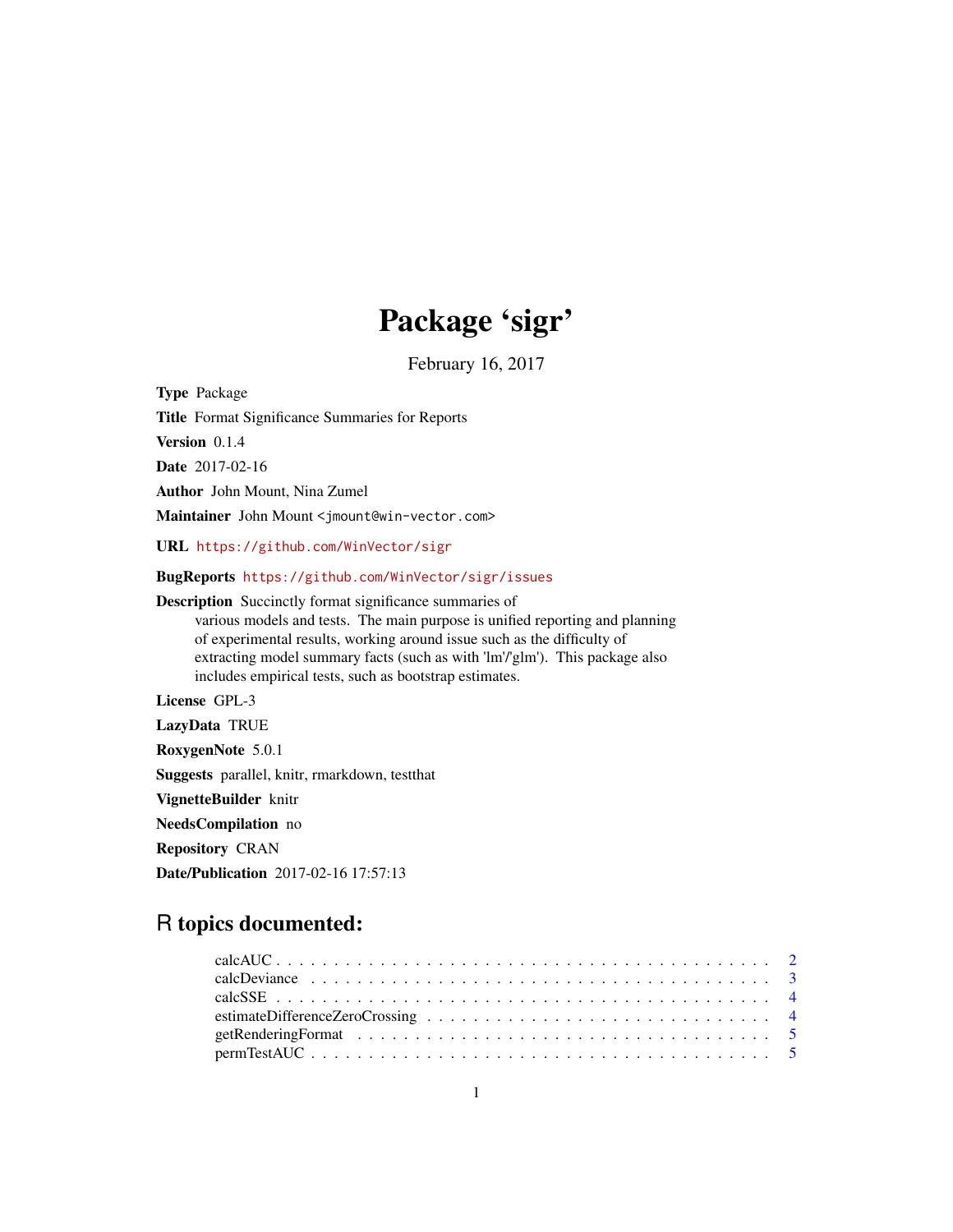<span id="page-1-0"></span>

| 6              |
|----------------|
| $\overline{7}$ |
| 8              |
| 9              |
| 9              |
| 10             |
| 11             |
| 11             |
| 12             |
| 13             |
| 14             |
| 14             |
| 15             |
| 16             |
| 16             |
| 17             |
| 19             |
| 20             |
| 20             |
| 21             |
| 21             |
| 22             |
| 23             |
| 24             |
| 24             |
| 25             |
| 26             |
| 26             |
| 27             |
| 28             |
| 28             |
| 29             |
| 30             |
| 30             |
| 31             |
| 31             |
| 32             |
|                |

### **Index** [33](#page-32-0)

calcAUC *calculate AUC.*

# Description

Based on: http://blog.revolutionanalytics.com/2016/08/roc-curves-in-two-lines-of-code.html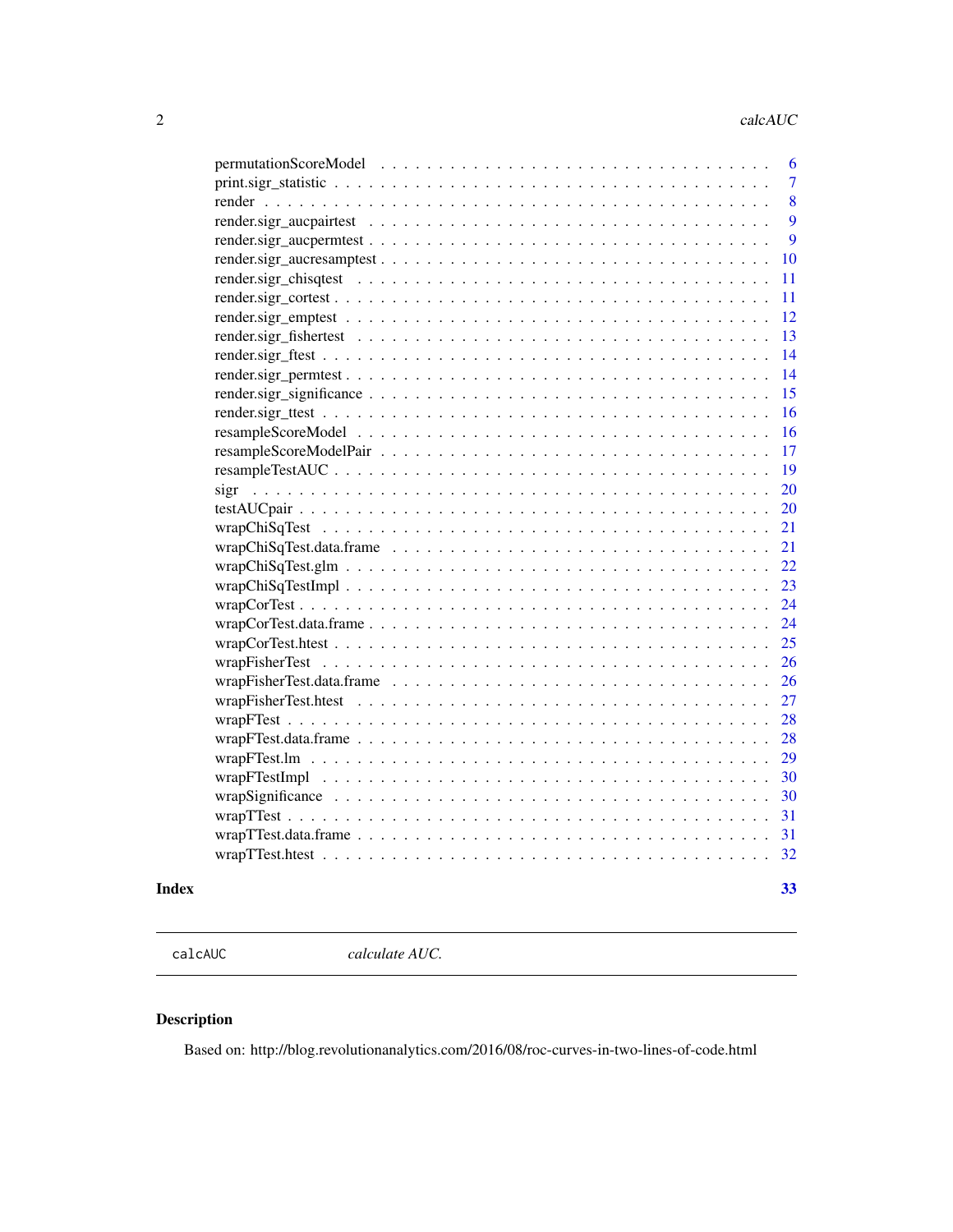# <span id="page-2-0"></span>calcDeviance 3

# Usage

calcAUC(modelPredictions, yValues)

# Arguments

| modelPredictions |                                                             |
|------------------|-------------------------------------------------------------|
|                  | numeric predictions (not empty)                             |
| yValues          | logical truth (not empty, same lenght as model predictions) |

# Value

area under curve

# Examples

sigr::calcAUC(1:4,c(TRUE,FALSE,TRUE,TRUE)) # should be 2/3

calcDeviance *Calculate deviance.*

# Description

Calculate deviance.

# Usage

calcDeviance(pred, y)

# Arguments

| pred         | numeric predictions |
|--------------|---------------------|
| <sub>y</sub> | logical truth       |

### Value

deviance

# Examples

sigr::calcDeviance(1:4,c(TRUE,FALSE,TRUE,TRUE))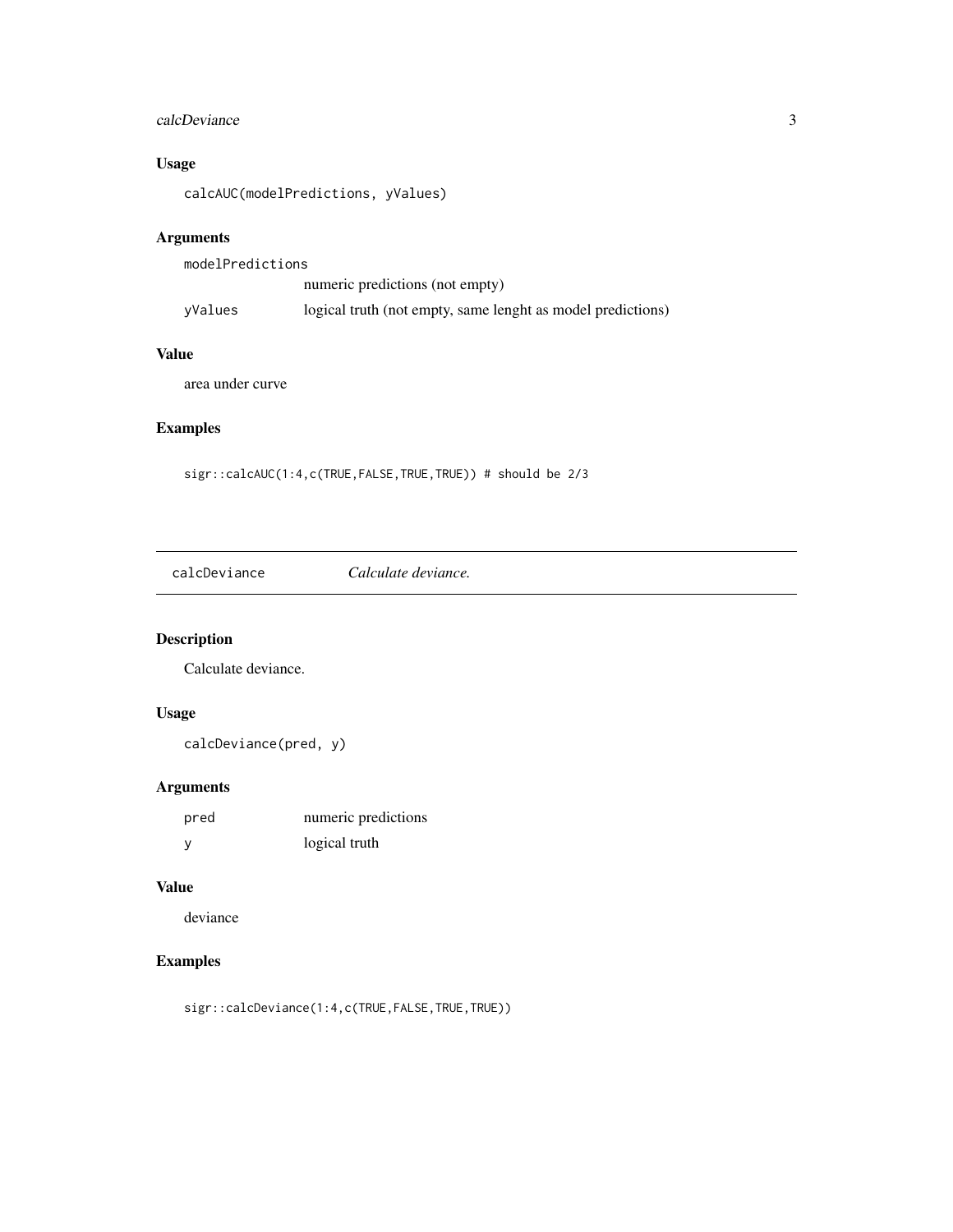<span id="page-3-0"></span>

# Description

Calculate sum of squared error.

# Usage

calcSSE(pred, y)

### Arguments

| pred | numeric predictions |
|------|---------------------|
|      | numeric truth       |

# Value

sum of squared error

# Examples

sigr::calcSSE(1:4,c(TRUE,FALSE,TRUE,TRUE))

estimateDifferenceZeroCrossing *Studentized estimate of how often a difference is below zero.*

# Description

Studentized estimate of how often a difference is below zero.

### Usage

```
estimateDifferenceZeroCrossing(resampledDiffs)
```
# Arguments

resampledDiffs numeric vector resampled observations

# Value

estimated probbility of seeing a re-sampled difference below zero.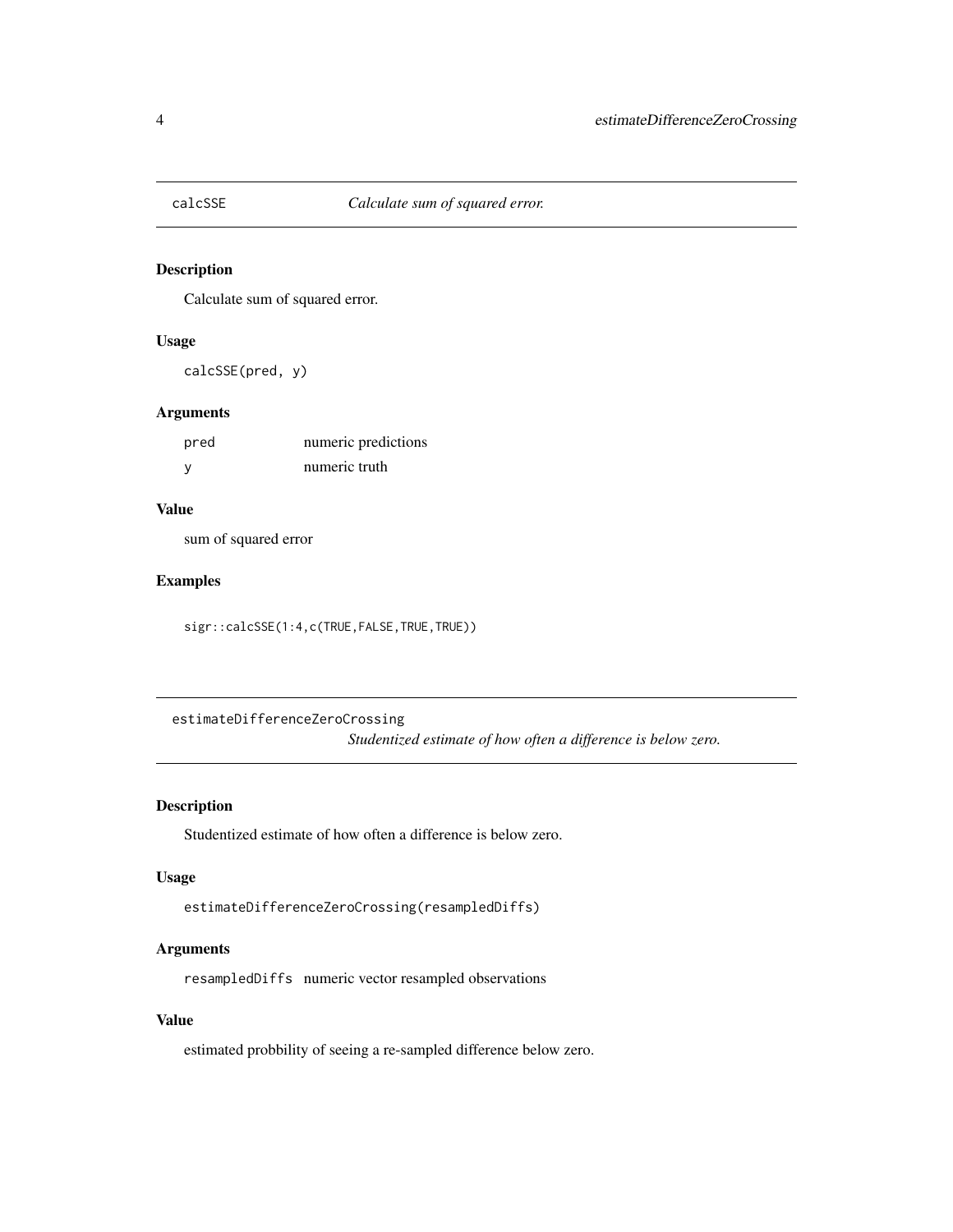# <span id="page-4-0"></span>getRenderingFormat 5

# Examples

```
set.seed(2352)
resampledDiffs <- rnorm(10)+1
estimateDifferenceZeroCrossing(resampledDiffs)
```
getRenderingFormat *Detect rendering format (using knitr).*

# Description

Detect rendering format (using knitr).

### Usage

getRenderingFormat()

### Value

rendering format

# Examples

getRenderingFormat()

permTestAUC *Perform AUC permutation test.*

# Description

Estimate signficance of AUC by permuation test.

```
permTestAUC(d, modelName, yName, yTarget, ..., returnScores = FALSE,
 nrep = 100, parallelCluster = NULL)
```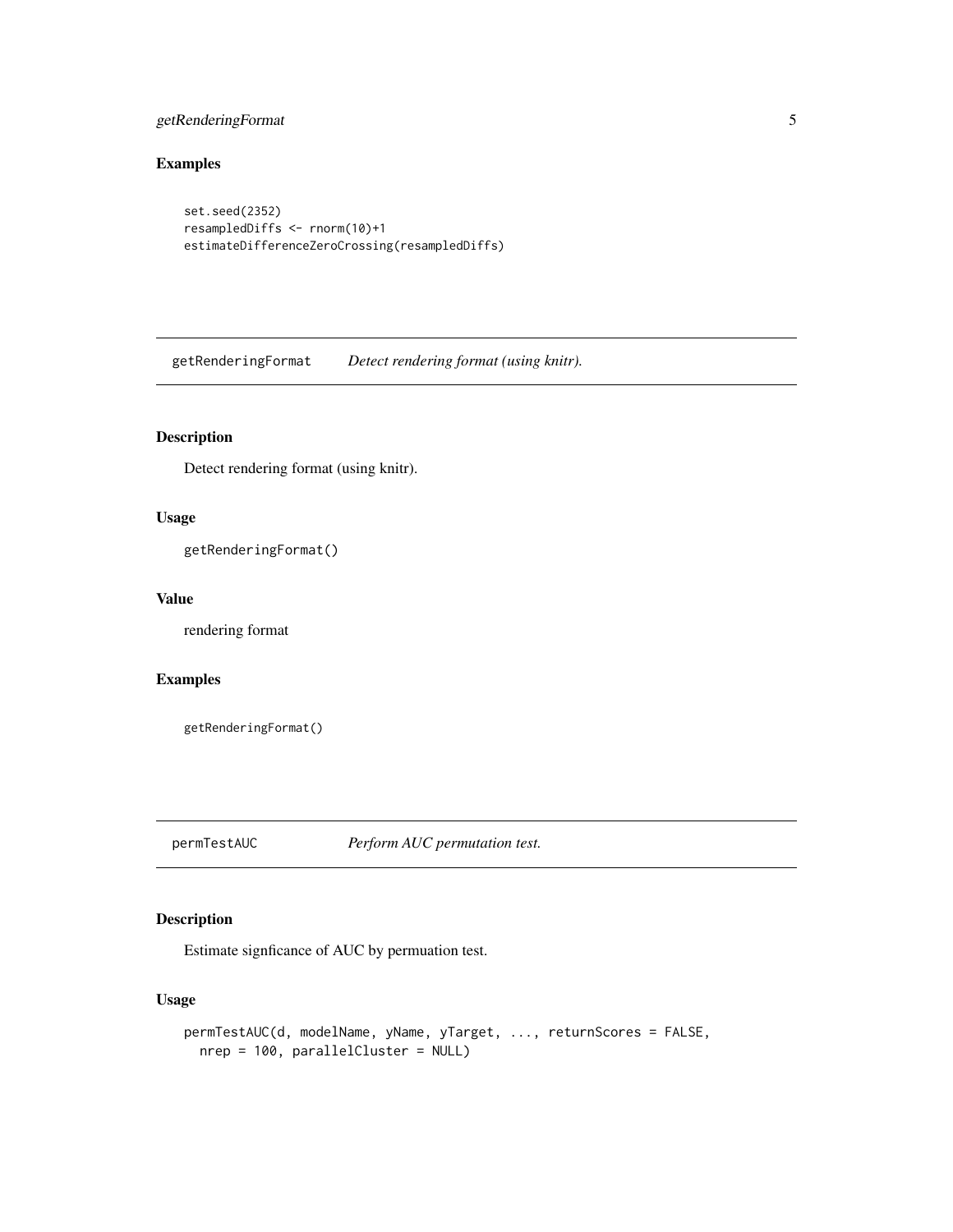<span id="page-5-0"></span>

| d               | data.frame                                                              |
|-----------------|-------------------------------------------------------------------------|
| modelName       | character model column name                                             |
| yName           | character outcome column name                                           |
| yTarget         | target to match to y                                                    |
|                 | extra arguments (not used)                                              |
| returnScores    | logical if TRUE return detailed permuted Scores                         |
| nrep            | number of permutation repititions to estimate p values.                 |
| parallelCluster |                                                                         |
|                 | (optional) a cluster object created by package parallel or package snow |

# Value

AUC statistic

# Examples

```
set.seed(25325)
d \leq data.frame(x1=c(1,2,3,4,5,6,7,7),
                y=c(FALSE,TRUE,FALSE,FALSE,
                   TRUE,TRUE,FALSE,TRUE))
permTestAUC(d,'x1','y',TRUE)
```

| permutationScoreModel <i>Empirical</i> |       |    | permuation                          | test                         | signifi- |
|----------------------------------------|-------|----|-------------------------------------|------------------------------|----------|
|                                        | cance | οt |                                     | scoreFn(modelValues,yValues) | $>=$     |
|                                        |       |    | scoreFn(modelValues,perm(yValues)). |                              |          |

# Description

Treat permutaiton re-samples as similar to bootstrap replications.

```
permutationScoreModel(modelValues, yValues, scoreFn, ...,
  returnScores = FALSE, nRep = 100, parallelCluster = NULL)
```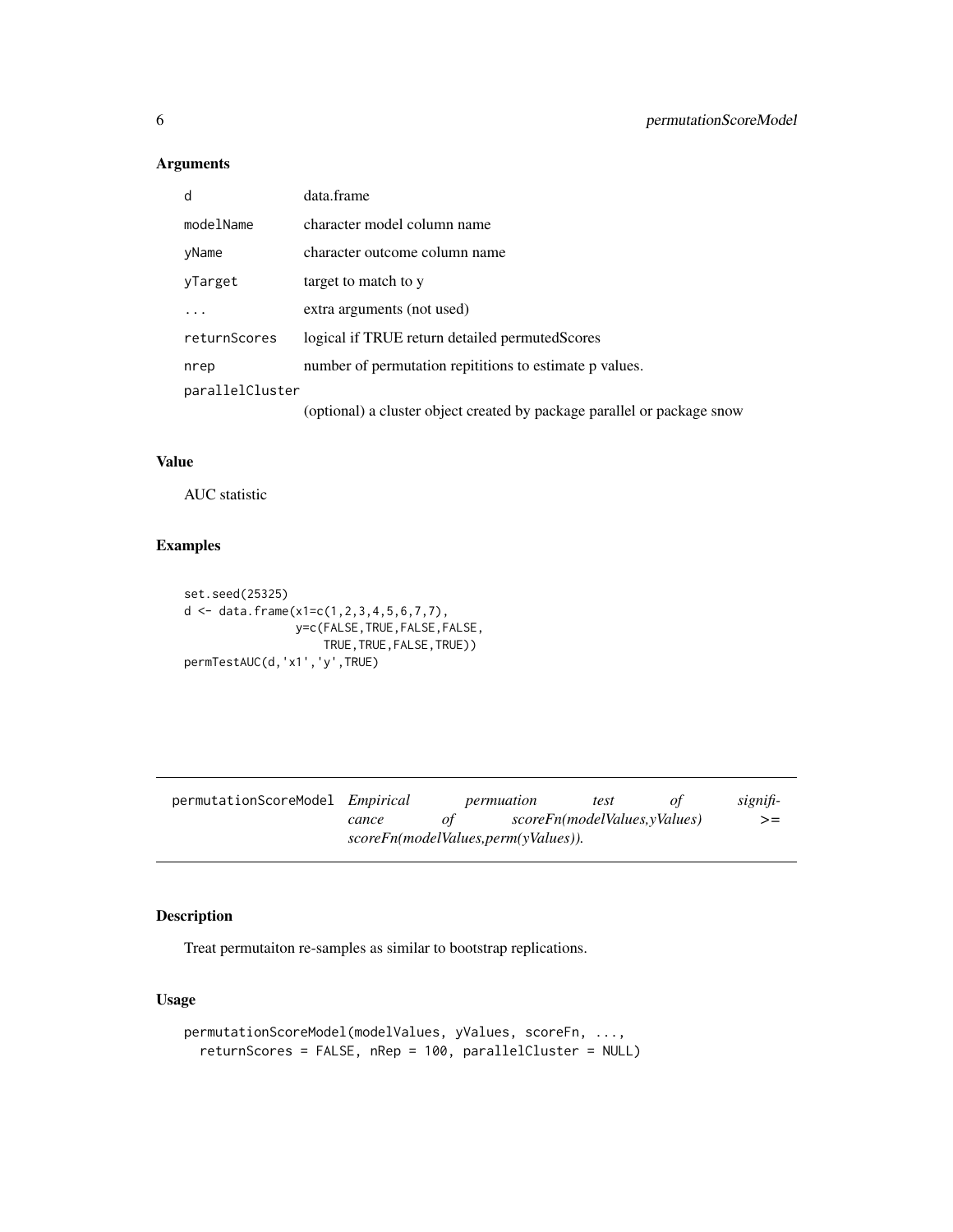<span id="page-6-0"></span>

| modelValues     | numeric array of predictions.                                                               |
|-----------------|---------------------------------------------------------------------------------------------|
| yValues         | numeric/logical array of outcomes, depedendent, or truth values                             |
| scoreFn         | function with signature score Fn(model Values, y Values) returning scalar numeric<br>score. |
| $\ddots$        | not used, forces later arguments to be bound by name                                        |
| returnScores    | logical if TRUE return detailed permuted Scores                                             |
| nRep            | integer number of repititions to perform                                                    |
| parallelCluster |                                                                                             |
|                 |                                                                                             |

optional snow-style parallel cluster.

# Value

summaries

# Examples

```
set.seed(25325)
y \le -1:5m \leftarrow c(1,1,2,2,2)cor.test(m,y,alternative='greater')
f <- function(modelValues,yValues) cor(modelValues,yValues)
permutationScoreModel(m,y,f)
```
print.sigr\_statistic *Print*

# Description

Print

### Usage

```
## S3 method for class 'sigr_statistic'
print(x, \ldots)
```
# Arguments

|   | sigr wrapper to print |
|---|-----------------------|
| . | extra arguments       |

# Value

formatted string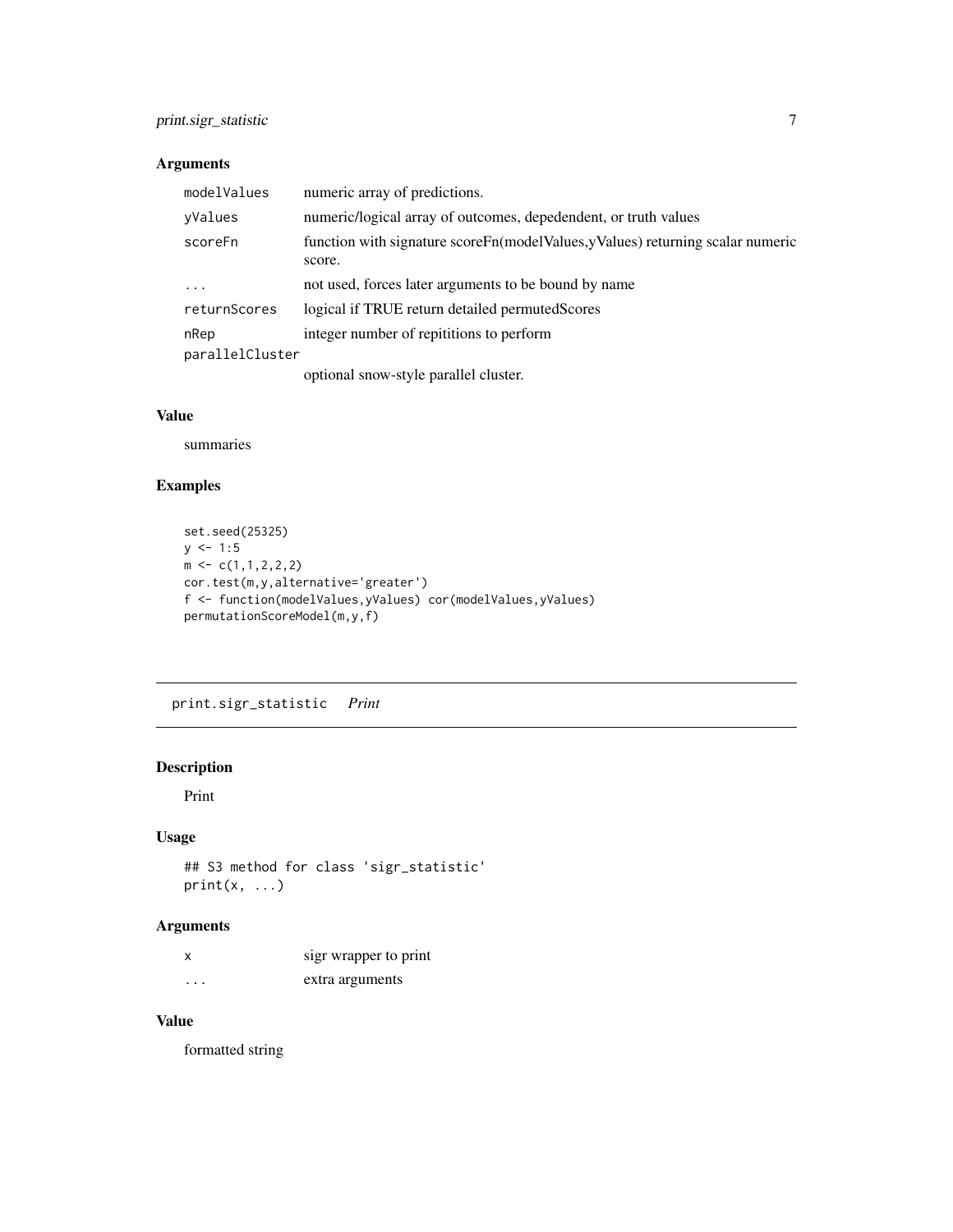# <span id="page-7-0"></span>Examples

```
print(wrapSignificance(1/300))
```
render *Format summary roughly in "APA Style" ( American Psychological Association ).*

# Description

Format summary roughly in "APA Style" ( American Psychological Association ).

# Usage

```
render(statistic, ..., format, sigDigits = 2, pLargeCutoff = 0.05,
 pSmallCutoff = 1e-05)
```
# Arguments

| statistic    | sigr summary statistic                                             |
|--------------|--------------------------------------------------------------------|
| $\ddots$ .   | extra arguments                                                    |
| format       | if set the format to return ("html", "latex", "markdown", "ascii") |
| sigDigits    | integer number of digits to show                                   |
| pLargeCutoff | value to declare non-significance at or above.                     |
| pSmallCutoff | smallest value to print                                            |

### Value

formatted string

# See Also

[render.sigr\\_significance](#page-14-1), [render.sigr\\_ftest](#page-13-1)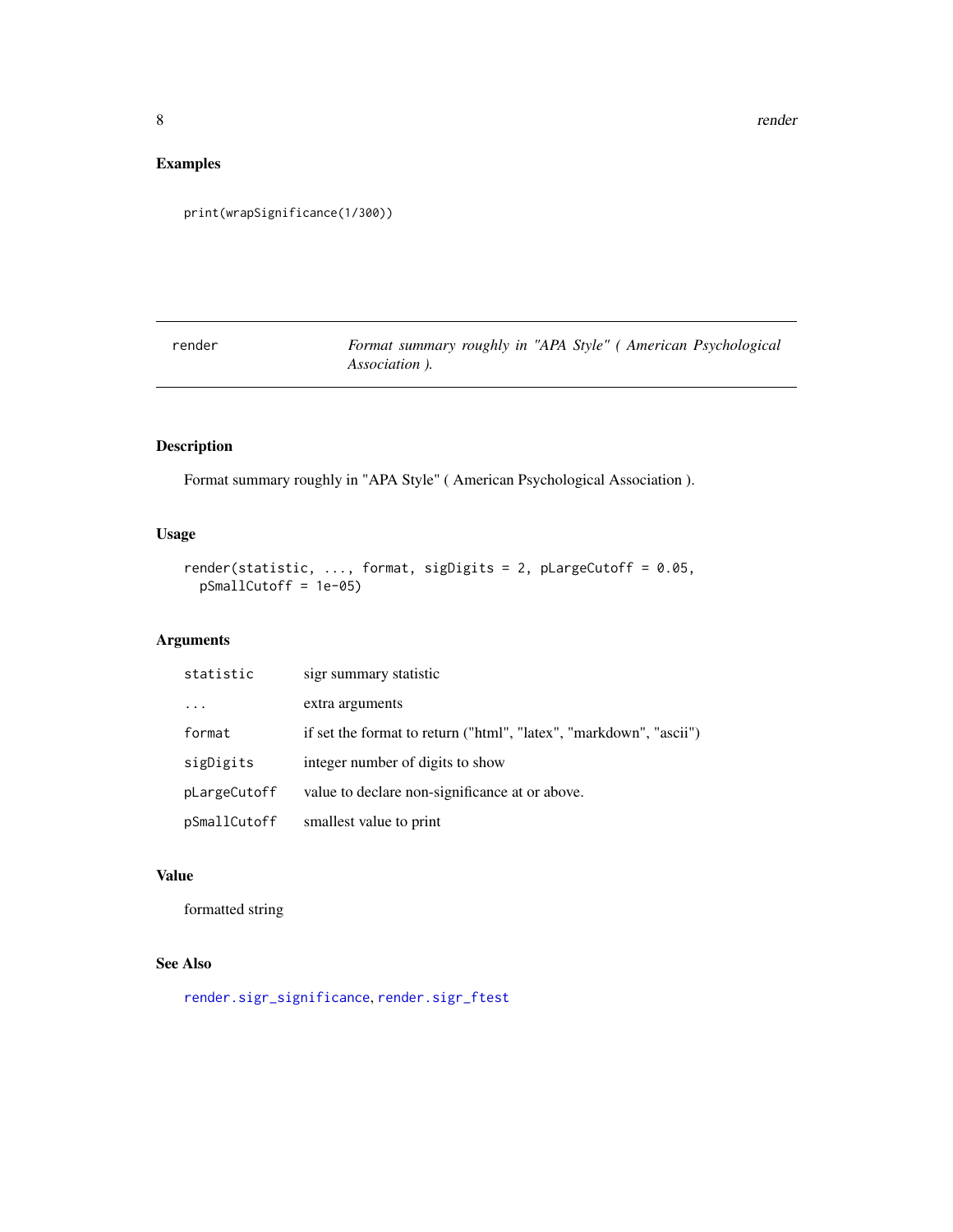<span id="page-8-0"></span>render.sigr\_aucpairtest

*Format an AUC-test (quality of a probability score)*

# Description

Format an AUC-test (quality of a probability score)

### Usage

```
## S3 method for class 'sigr_aucpairtest'
render(statistic, ..., format, sigDigits = 2,
 pLargeCutoff = 0.05, pSmallCutoff = 1e-05)
```
# Arguments

| statistic    | wrapped AUC test                                                   |
|--------------|--------------------------------------------------------------------|
| $\cdots$     | not used, force use of named binding for later arguments           |
| format       | if set the format to return ("html", "latex", "markdown", "ascii") |
| sigDigits    | integer number of digits to show                                   |
| pLargeCutoff | value to declare non-significance at or above.                     |
| pSmallCutoff | smallest value to print                                            |

### Value

formatted string

render.sigr\_aucpermtest

*Format an AUC-test (quality of a probability score)*

# Description

Format an AUC-test (quality of a probability score)

```
## S3 method for class 'sigr_aucpermtest'
render(statistic, ..., format, sigDigits = 2,
 pLargeCutoff = 0.05, pSmallCutoff = 1e-05)
```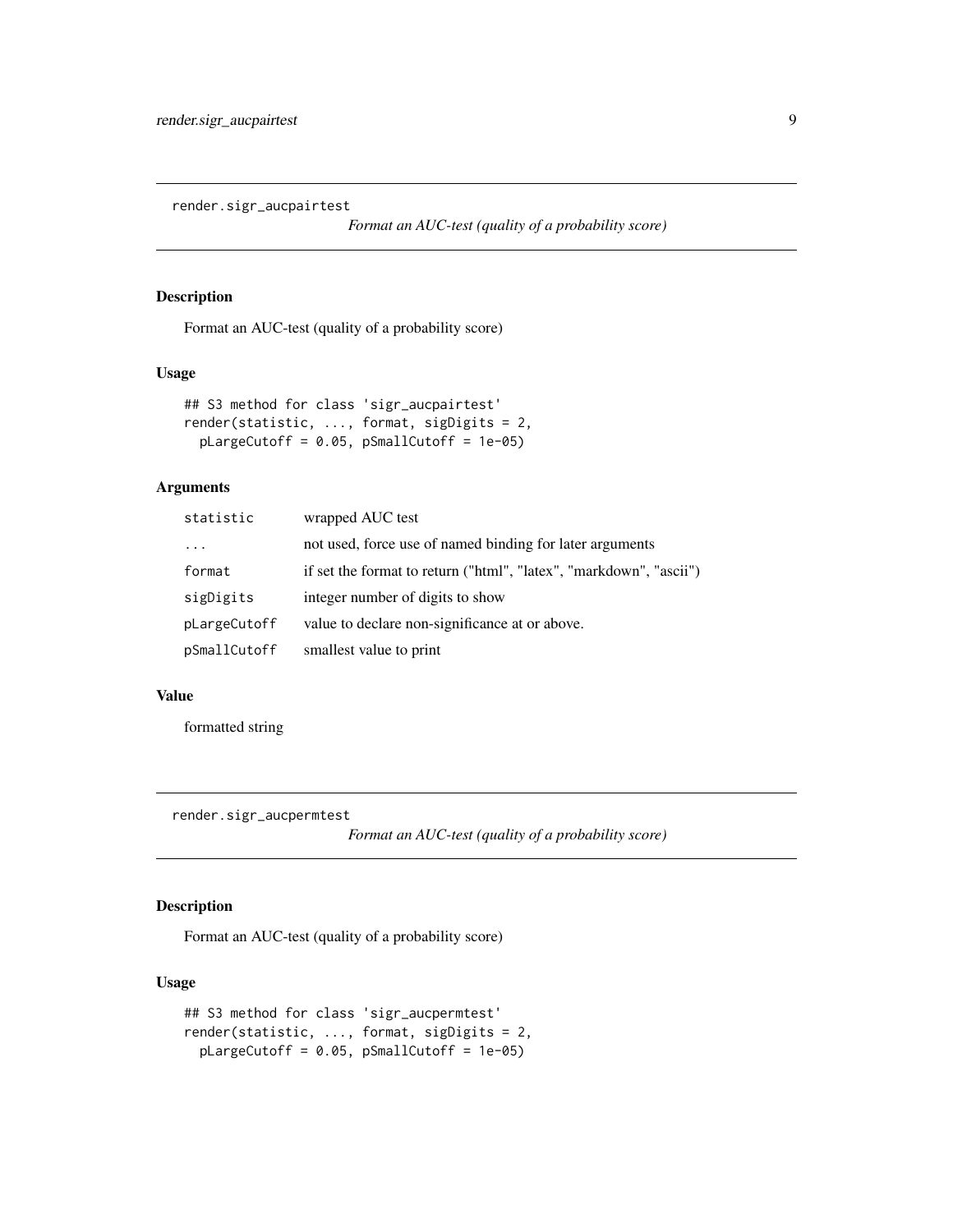| statistic    | wrapped AUC test                                                   |
|--------------|--------------------------------------------------------------------|
|              | not used, force use of named binding for later arguments           |
| format       | if set the format to return ("html", "latex", "markdown", "ascii") |
| sigDigits    | integer number of digits to show                                   |
| pLargeCutoff | value to declare non-significance at or above.                     |
| pSmallCutoff | smallest value to print                                            |

### Value

formatted string

render.sigr\_aucresamptest

*Format an AUC-test (quality of a probability score)*

# Description

Format an AUC-test (quality of a probability score)

# Usage

## S3 method for class 'sigr\_aucresamptest' render(statistic, ..., format, sigDigits = 2, pLargeCutoff = 0.05, pSmallCutoff = 1e-05)

# Arguments

| statistic    | wrapped AUC test                                                   |
|--------------|--------------------------------------------------------------------|
| $\cdots$     | not used, force use of named binding for later arguments           |
| format       | if set the format to return ("html", "latex", "markdown", "ascii") |
| sigDigits    | integer number of digits to show                                   |
| pLargeCutoff | value to declare non-significance at or above.                     |
| pSmallCutoff | smallest value to print                                            |

# Value

formatted string

<span id="page-9-0"></span>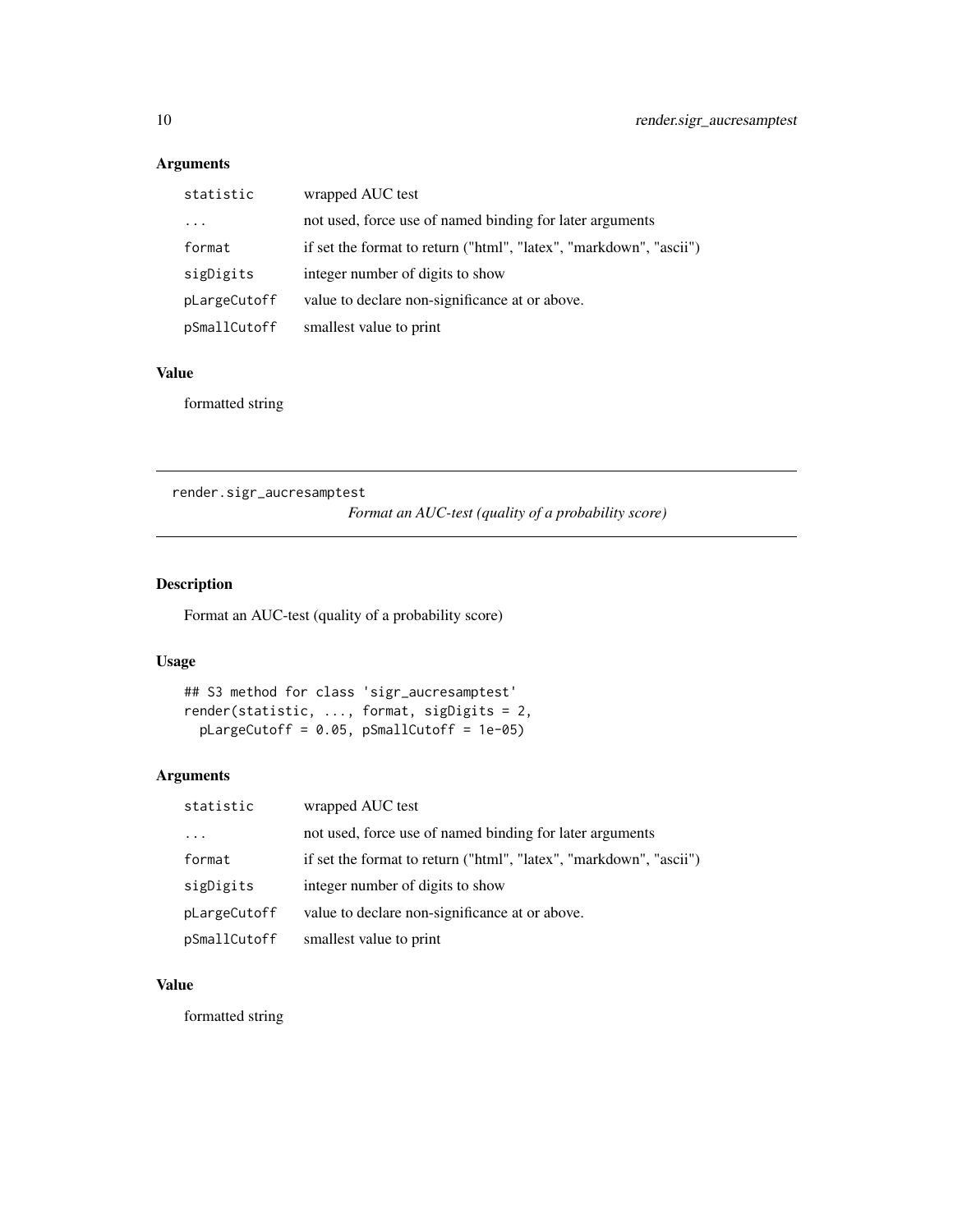<span id="page-10-0"></span>render.sigr\_chisqtest *Format a chi-square test (quality of categorical prediction)*

# Description

Format a chi-square test (quality of categorical prediction)

### Usage

```
## S3 method for class 'sigr_chisqtest'
render(statistic, ..., format, sigDigits = 2,
 pLargeCutoff = 0.05, pSmallCutoff = 1e-05)
```
# Arguments

| statistic    | wrapped T-test                                                     |
|--------------|--------------------------------------------------------------------|
| $\ddots$ .   | not used, force use of named binding for later arguments           |
| format       | if set the format to return ("html", "latex", "markdown", "ascii") |
| sigDigits    | integer number of digits to show                                   |
| pLargeCutoff | value to declare non-significance at or above.                     |
| pSmallCutoff | smallest value to print                                            |

### Value

formatted string

render.sigr\_cortest *Format cor.test (test of liner correlation).*

### Description

Format cor.test (test of liner correlation).

```
## S3 method for class 'sigr_cortest'
render(statistic, ..., format, sigDigits = 2,
 pLargeCutoff = 0.05, pSmallCutoff = 1e-05)
```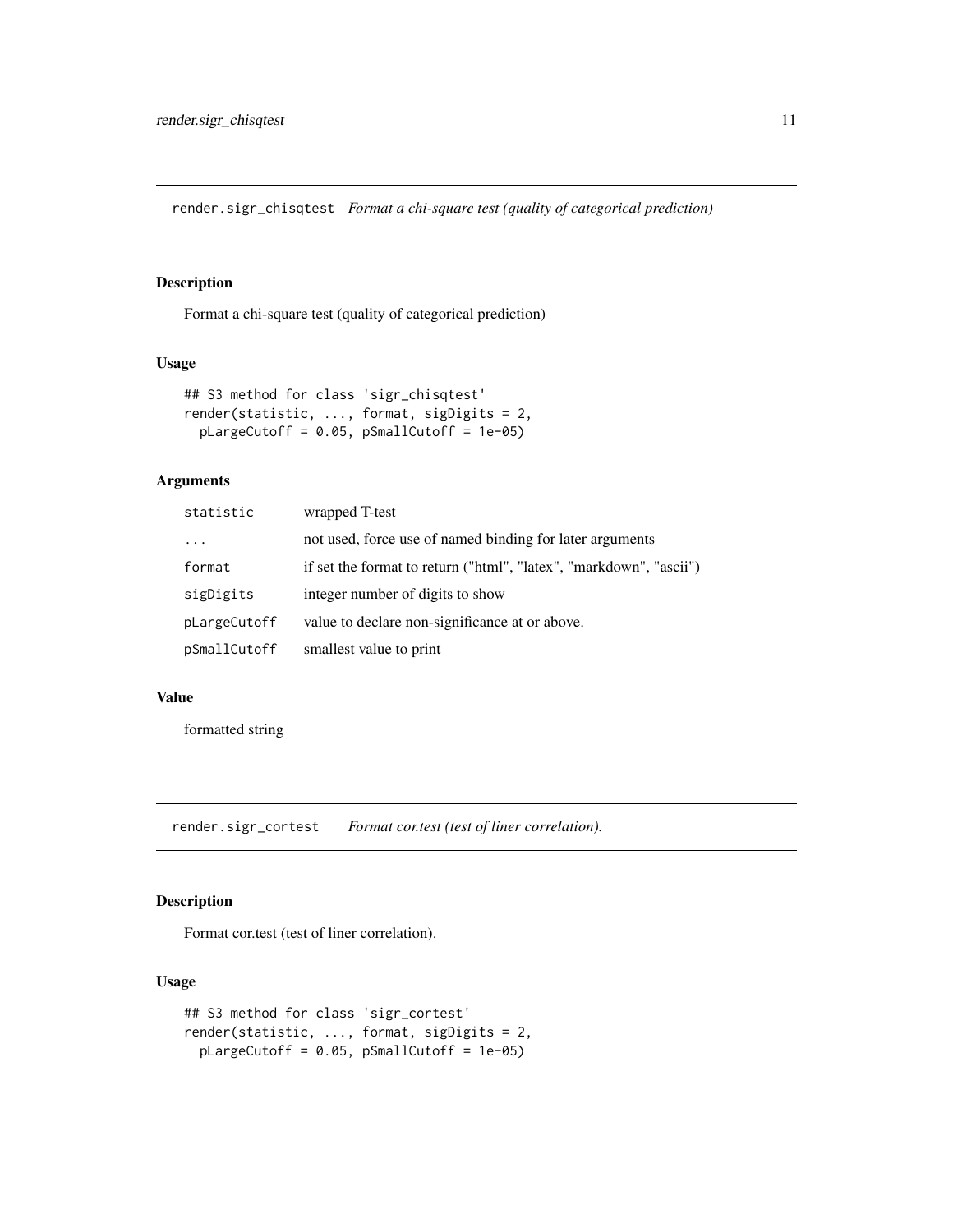| statistic    | wrapped cortest.                                                             |
|--------------|------------------------------------------------------------------------------|
| $\ddotsc$    | extra arguments (not used)                                                   |
| format       | if set the format to return ("html", "latex", "markdown", "ascii", "docx", ) |
| sigDigits    | integer number of digits to show                                             |
| pLargeCutoff | value to declare non-significance at or above.                               |
| pSmallCutoff | smallest value to print                                                      |

# Value

formatted string

### Examples

```
d <- data.frame(x=c(1,2,3,4,5,6,7,7),
              y=c(1,1,2,2,3,3,4,4))
ct <- cor.test(d$x,d$y)
wrapCorTest(ct)
```
render.sigr\_emptest *Format an empirical test (quality of categorical prediction)*

### Description

Format an empirical test (quality of categorical prediction)

# Usage

```
## S3 method for class 'sigr_emptest'
render(statistic, ..., format, sigDigits = 2,
 pLargeCutoff = 0.05, pSmallCutoff = 1e-05)
```
# Arguments

| statistic    | wrapped T-test                                                     |
|--------------|--------------------------------------------------------------------|
| .            | not used, force use of named binding for later arguments           |
| format       | if set the format to return ("html", "latex", "markdown", "ascii") |
| sigDigits    | integer number of digits to show                                   |
| pLargeCutoff | value to declare non-significance at or above.                     |
| pSmallCutoff | smallest value to print                                            |

# Value

formatted string

<span id="page-11-0"></span>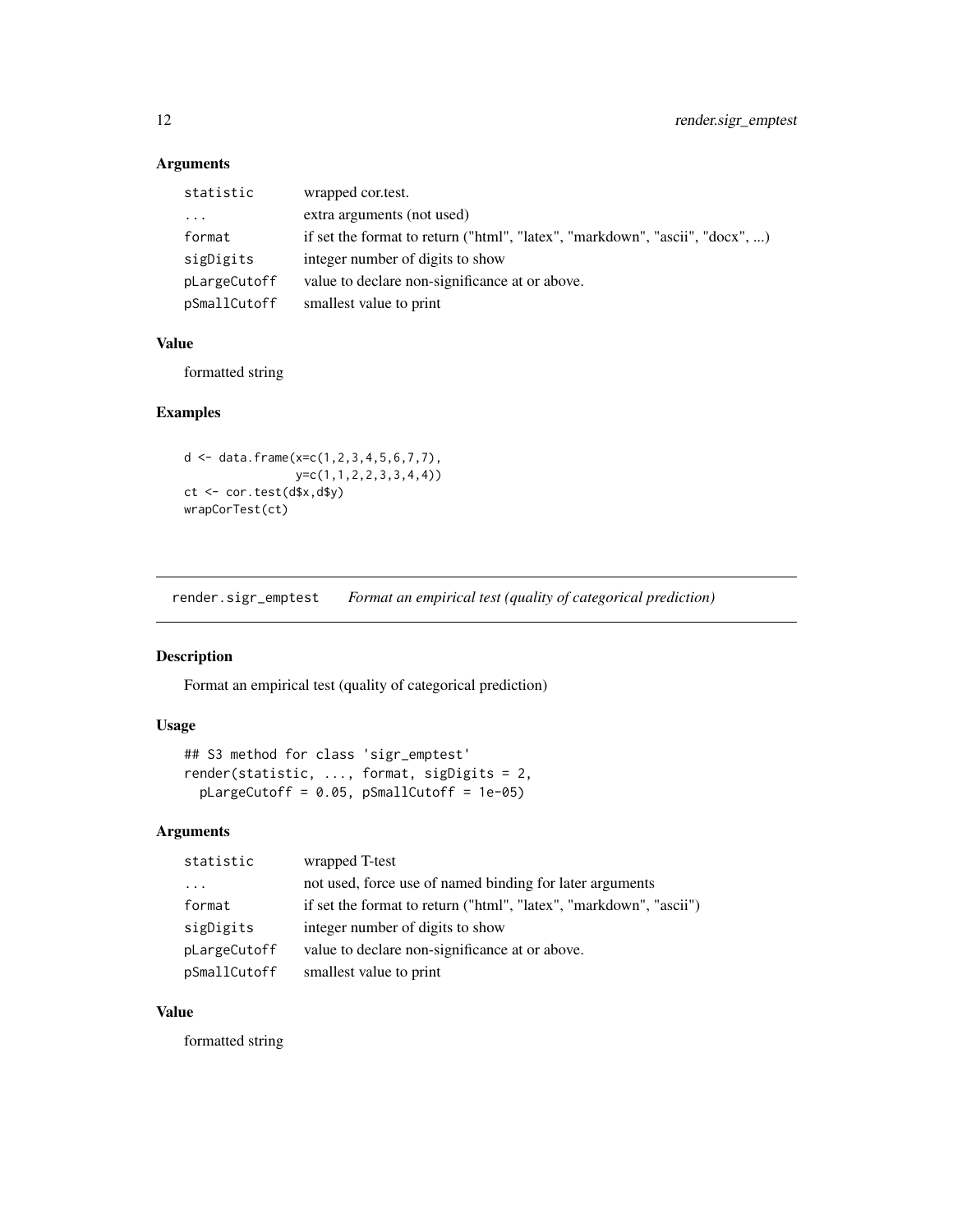<span id="page-12-0"></span>render.sigr\_fishertest

*Format fisher.test (test of categorial indendence).*

# Description

Format fisher.test (test of categorial indendence).

# Usage

```
## S3 method for class 'sigr_fishertest'
render(statistic, ..., format, sigDigits = 2,
 pLargeCutoff = 0.05, pSmallCutoff = 1e-05)
```
# Arguments

| statistic    | wrapped Fisher test                                                          |
|--------------|------------------------------------------------------------------------------|
| $\ddots$     | extra arguments (not used)                                                   |
| format       | if set the format to return ("html", "latex", "markdown", "ascii", "docx", ) |
| sigDigits    | integer number of digits to show                                             |
| pLargeCutoff | value to declare non-significance at or above.                               |
| pSmallCutoff | smallest value to print                                                      |

## Value

formatted string and fields

```
d <- data.frame(x=c('b','a','a','a','b','b','b'),
               y=c('1','1','1','2','2','2','2'))
ft <- fisher.test(table(d))
wrapFisherTest(ft)
```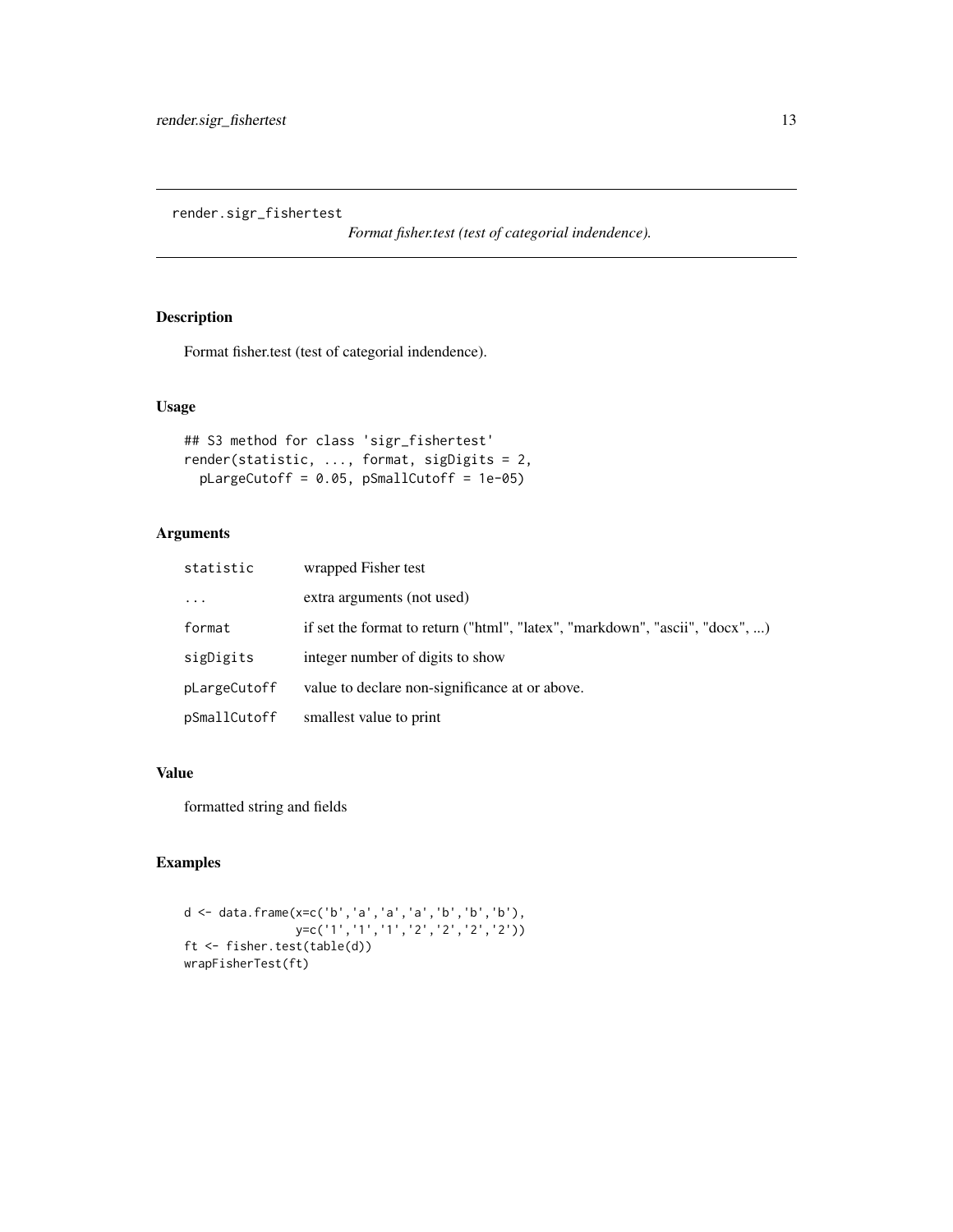<span id="page-13-1"></span><span id="page-13-0"></span>render.sigr\_ftest *Format an F-test*

# Description

Format an F-test

### Usage

```
## S3 method for class 'sigr_ftest'
render(statistic, ..., format, sigDigits = 2,
 pLargeCutoff = 0.05, pSmallCutoff = 1e-05)
```
# Arguments

| statistic    | wrapped test                                                       |
|--------------|--------------------------------------------------------------------|
| $\cdot$      | not used, force use of named binding for later arguments           |
| format       | if set the format to return ("html", "latex", "markdown", "ascii") |
| sigDigits    | integer number of digits to show                                   |
| pLargeCutoff | value to declare non-significance at or above.                     |
| pSmallCutoff | smallest value to print                                            |

### Value

formatted string

render.sigr\_permtest *Format an empirical test (quality of categorical prediction)*

### Description

Format an empirical test (quality of categorical prediction)

```
## S3 method for class 'sigr_permtest'
render(statistic, ..., format, sigDigits = 2,
 pLargeCutoff = 0.05, pSmallCutoff = 1e-05)
```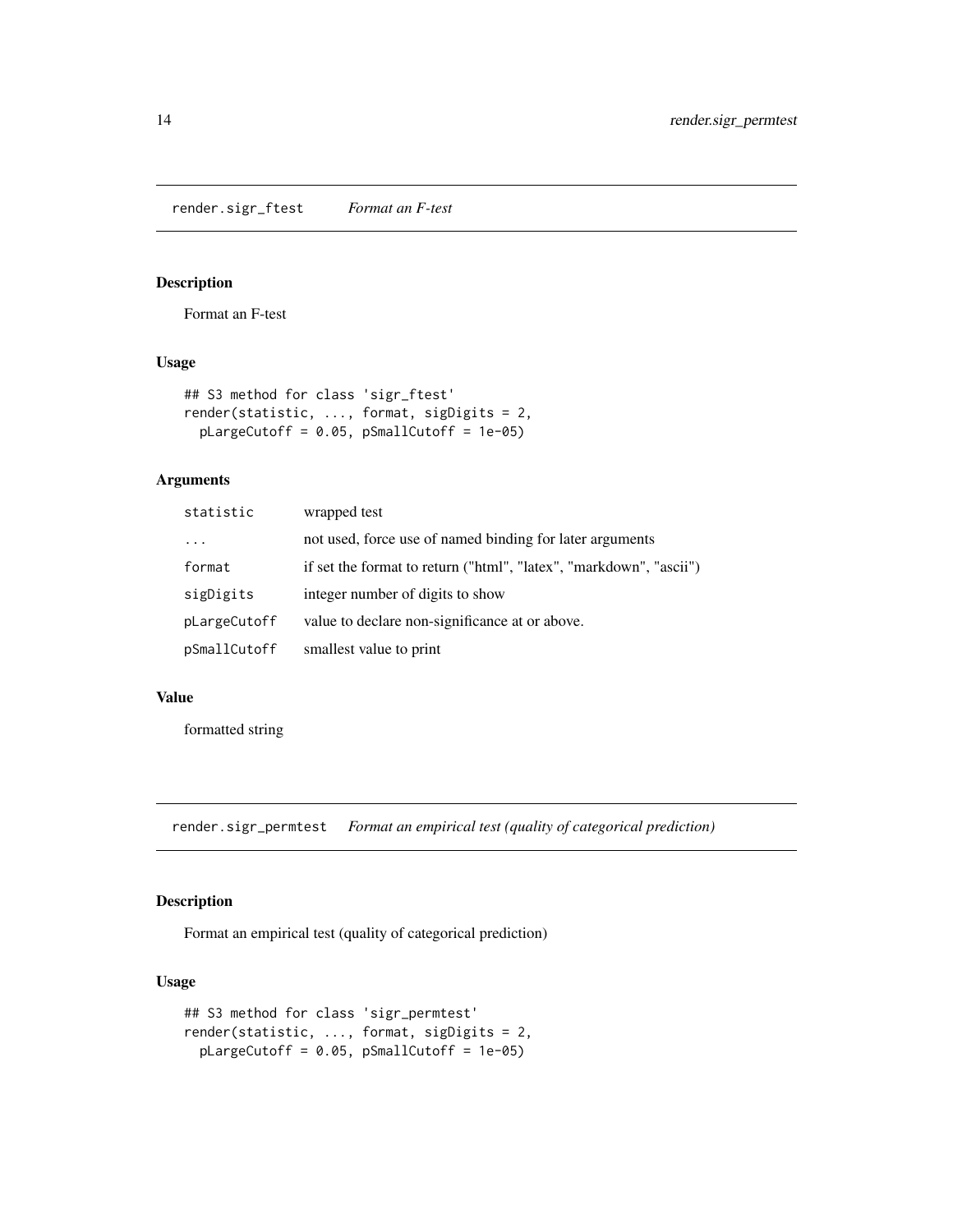<span id="page-14-0"></span>

| statistic    | wrapped T-test                                                     |
|--------------|--------------------------------------------------------------------|
| $\cdots$     | not used, force use of named binding for later arguments           |
| format       | if set the format to return ("html", "latex", "markdown", "ascii") |
| sigDigits    | integer number of digits to show                                   |
| pLargeCutoff | value to declare non-significance at or above.                     |
| pSmallCutoff | smallest value to print                                            |

# Value

formatted string

<span id="page-14-1"></span>render.sigr\_significance *Format a significance*

# Description

Format a significance

### Usage

```
## S3 method for class 'sigr_significance'
render(statistic, ..., format, sigDigits = 2,
  pLargeCutoff = 0.05, pSmallCutoff = 1e-05)
```
# Arguments

| statistic    | wrapped significance                                               |
|--------------|--------------------------------------------------------------------|
| $\cdots$     | not used, force use of named binding for later arguments           |
| format       | if set the format to return ("html", "latex", "markdown", "ascii") |
| sigDigits    | integer number of digits to show                                   |
| pLargeCutoff | value to declare non-significance at or above.                     |
| pSmallCutoff | smallest value to print                                            |

### Value

formatted string

# Examples

cat(render(wrapSignificance(1/300),format='html'))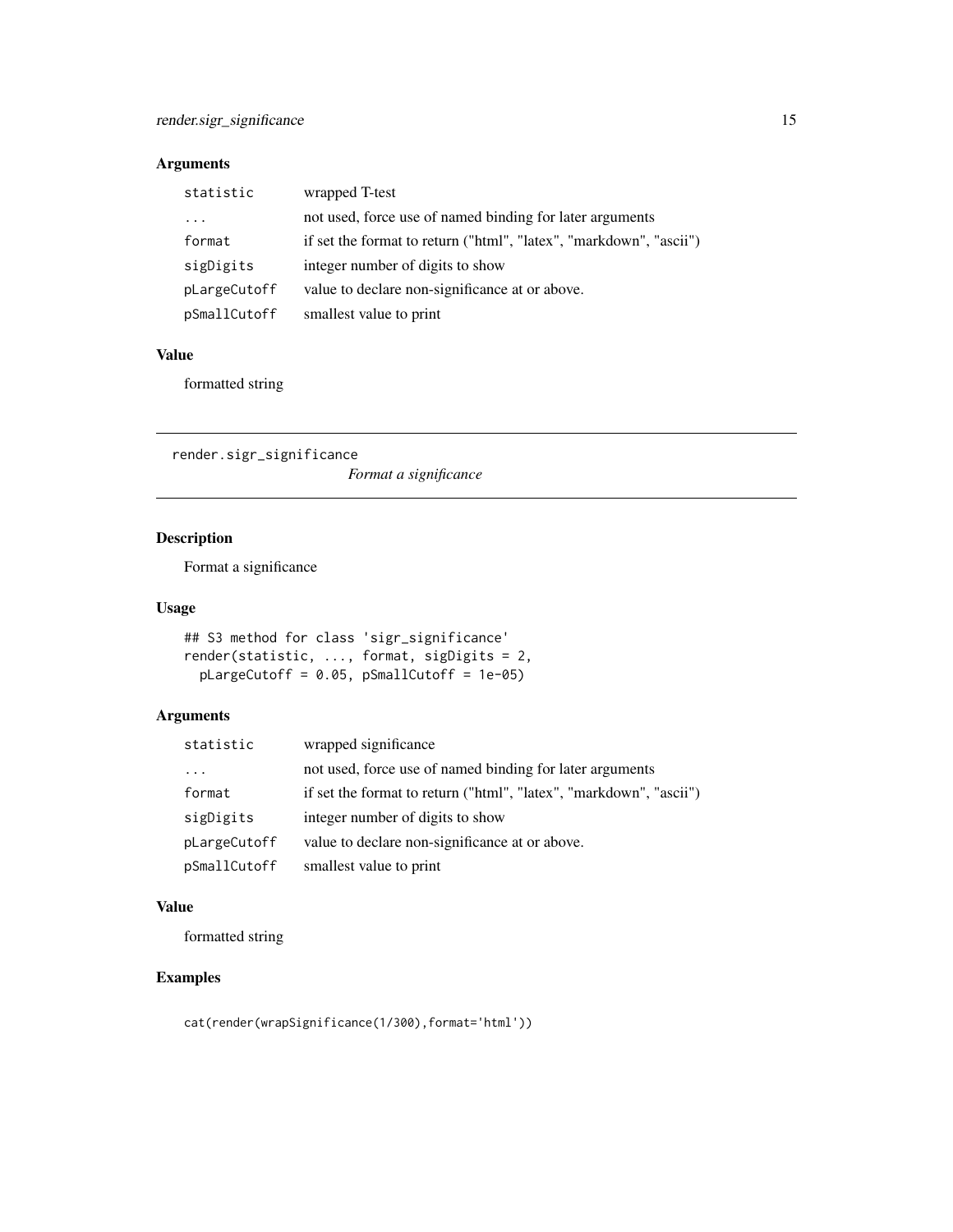<span id="page-15-0"></span>render.sigr\_ttest *Format a T-test (difference in means by group)*

# Description

Format a T-test (difference in means by group)

### Usage

```
## S3 method for class 'sigr_ttest'
render(statistic, ..., format, sigDigits = 2,
 pLargeCutoff = 0.05, pSmallCutoff = 1e-05)
```
# Arguments

| statistic    | wrapped T-test                                                     |
|--------------|--------------------------------------------------------------------|
| $\cdot$      | not used, force use of named binding for later arguments           |
| format       | if set the format to return ("html", "latex", "markdown", "ascii") |
| sigDigits    | integer number of digits to show                                   |
| pLargeCutoff | value to declare non-significance at or above.                     |
| pSmallCutoff | smallest value to print                                            |

### Value

formatted string

| resampleScoreModel | <i>Studentized</i>            | bootstrap | variance | estimate | for |
|--------------------|-------------------------------|-----------|----------|----------|-----|
|                    | scoreFn(yValues,modelValues). |           |          |          |     |

# Description

Studentized bootstrap variance estimate for scoreFn(yValues,modelValues).

```
resampleScoreModel(modelValues, yValues, scoreFn, ..., returnScores = FALSE,
 nRep = 100, parallelCluster = NULL)
```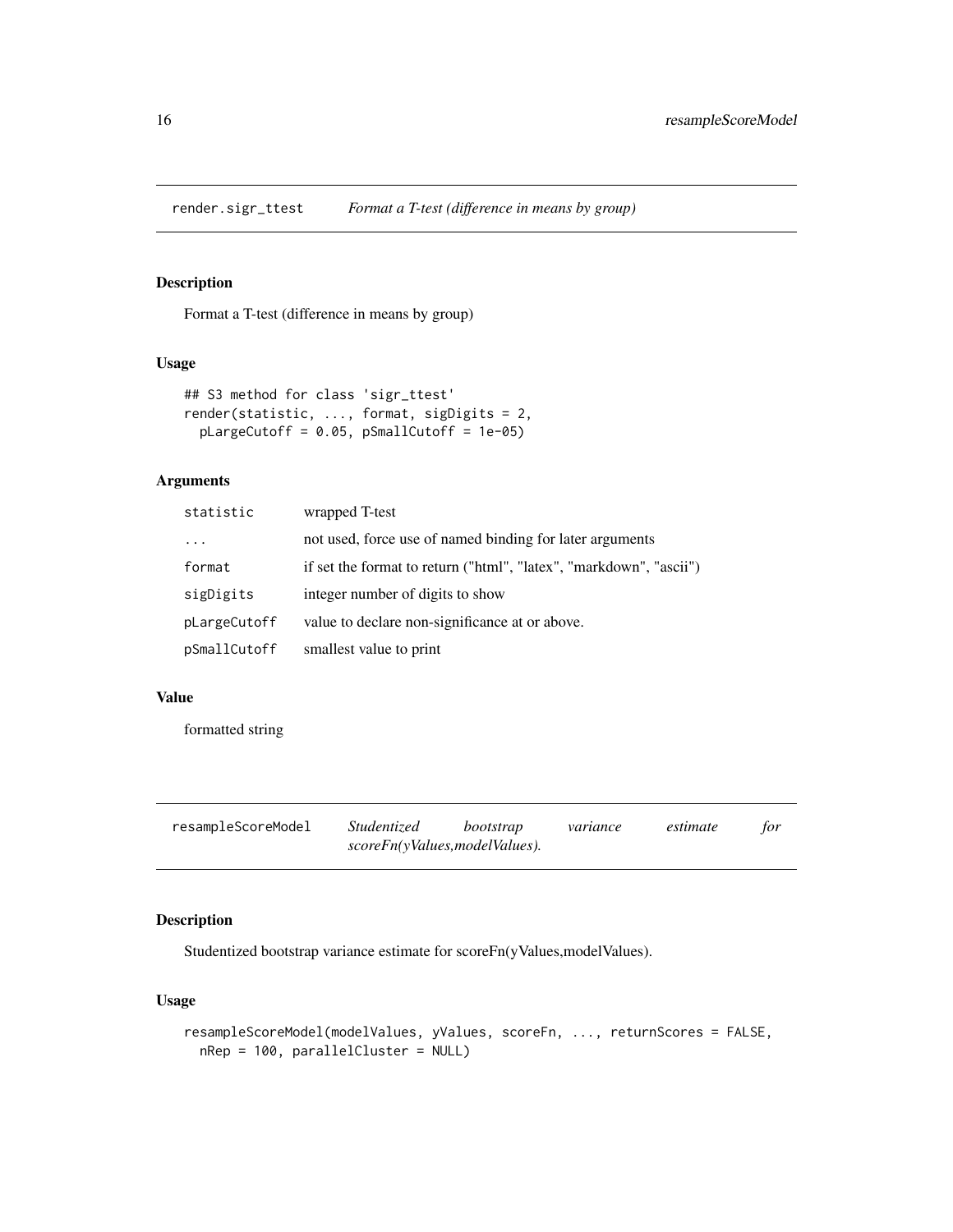<span id="page-16-0"></span>

| modelValues     | numeric array of predictions (model to test).                                            |
|-----------------|------------------------------------------------------------------------------------------|
| yValues         | numeric/logical array of outcomes, depedendent, or truth values                          |
| scoreFn         | function with signature scoreFn(modelValues, yValues) returning scalar numeric<br>score. |
| $\ddots$ .      | not used, forces later arguments to be bound by name                                     |
| returnScores    | logical if TRUE return detailed resampled Scores                                         |
| nRep            | integer number of repititions to perform                                                 |
| parallelCluster |                                                                                          |
|                 | optional snow-style parallel cluster.                                                    |

### Value

summaries

### Examples

```
set.seed(25325)
y \le -1:5m1 \leq c(1,1,2,2,2)cor.test(m1,y,alternative='greater')
f <- function(modelValues,yValues) {
 if((sd(modelValues)<=0)||(sd(yValues)<=0)) {
   return(0)
 }
 cor(modelValues,yValues)
}
s <- sigr::resampleScoreModel(m1,y,f)
print(s)
z <- (s$observedScore-0)/s$sd # should check size of z relative to bias!
pValue <- pt(z,df=length(y)-2,lower.tail=FALSE)
pValue
```
resampleScoreModelPair

*Studentized bootstrap test of strength of scoreFn(yValues,model1Values) > scoreFn(yValues,model1Values).*

# Description

True confidence intervals are harder to get right (see "An Introduction to the Bootstrap", Bradely Efron, and Robert J. Tibshirani, Chapman & Hall/CRC, 1993.), but we will settle for simple p-value estimates.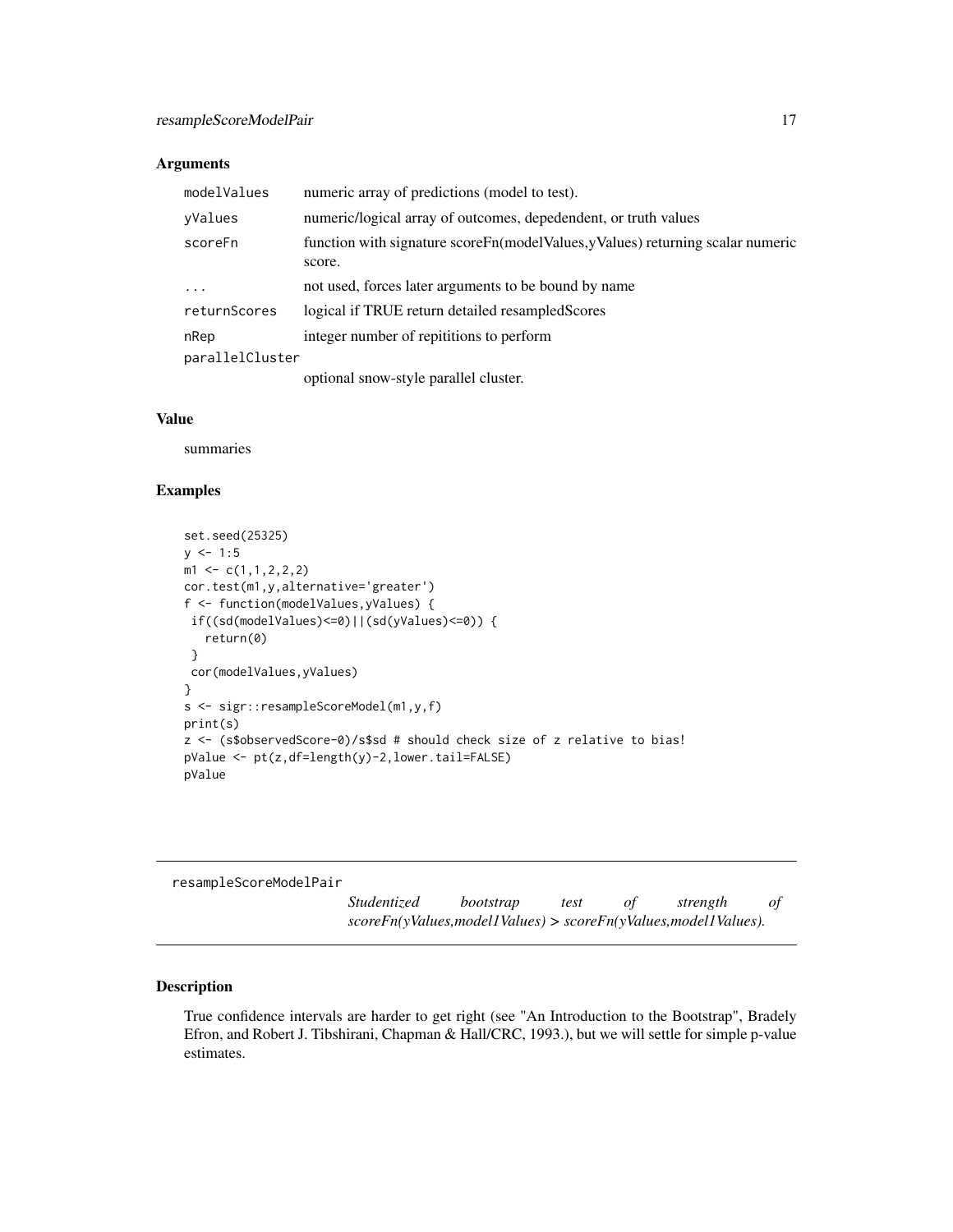# Usage

```
resampleScoreModelPair(model1Values, model2Values, yValues, scoreFn, ...,
  returnScores = FALSE, nRep = 100, parallelCluster = NULL,
  sameSample = FALSE)
```
# Arguments

| model1Values    | numeric array of predictions (model to test).                                                                                |  |
|-----------------|------------------------------------------------------------------------------------------------------------------------------|--|
| model2Values    | numeric array of predictions (reference model).                                                                              |  |
| vValues         | numeric/logical array of outcomes, depedendent, or truth values                                                              |  |
| scoreFn         | function with signature score Fn(model Values, y Values) returning scalar numeric<br>score.                                  |  |
| $\cdots$        | not used, forces later arguments to be bound by name.                                                                        |  |
| returnScores    | logical if TRUE return detailed resampled Scores.                                                                            |  |
| nRep            | integer number of repititions to perform.                                                                                    |  |
| parallelCluster |                                                                                                                              |  |
|                 | optional snow-style parallel cluster.                                                                                        |  |
| sameSample      | logical if TRUE use the same sample in computing both scores during bootstrap<br>replication (else use independent samples). |  |

# Value

summaries

```
set.seed(25325)
y \le -1:5m1 \leftarrow c(1,1,2,2,2)m2 \leftarrow c(1,1,1,1,2)cor(m1,y)
cor(m2,y)
f <- function(modelValues,yValues) {
  if((sd(modelValues)<=0)||(sd(yValues)<=0)) {
    return(0)
  }
  cor(modelValues,yValues)
}
resampleScoreModelPair(m1,m2,y,f)
```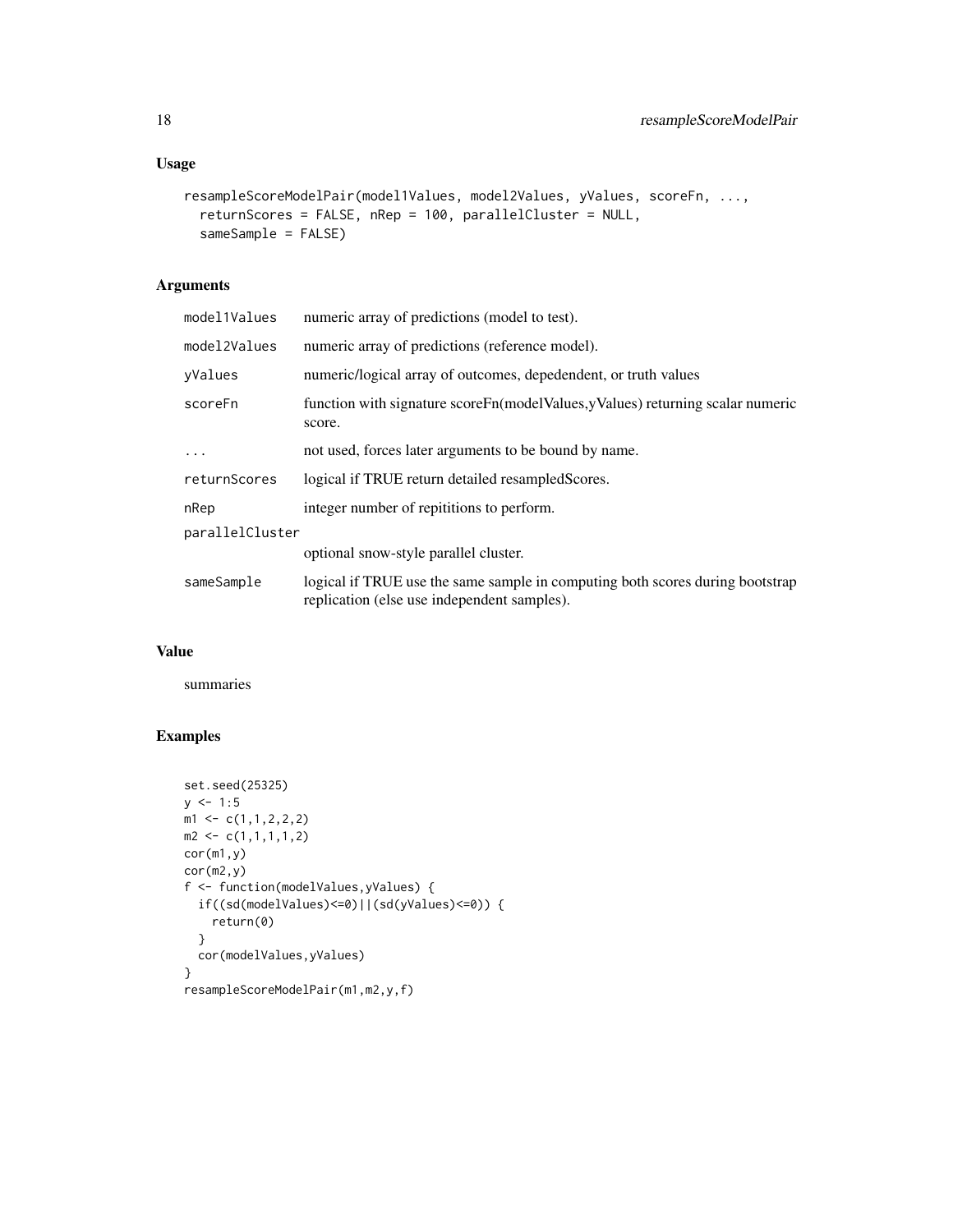<span id="page-18-0"></span>resampleTestAUC *Wrap AUC resampling test results.*

# Description

Estimate signficance of AUC by resampling test.

### Usage

```
resampleTestAUC(d, modelName, yName, yTarget, ..., returnScores = FALSE,
 nrep = 100, parallelCluster = NULL)
```
# Arguments

| d               | data.frame                                                               |
|-----------------|--------------------------------------------------------------------------|
| modelName       | character model column name                                              |
| yName           | character outcome column name                                            |
| yTarget         | target to match to y                                                     |
| $\cdot$         | extra arguments (not used)                                               |
| returnScores    | logical if TRUE return detailed resampled Scores.                        |
| nrep            | number of permutation repititions to estimate p values.                  |
| parallelCluster |                                                                          |
|                 | (optional) a cluster object created by package parallel or package snow. |

### Value

AUC statistic

```
set.seed(25325)
d <- data.frame(x1=c(1,2,3,4,5,6,7,7),
               y=c(FALSE,TRUE,FALSE,FALSE,
                    TRUE,TRUE,FALSE,TRUE))
resampleTestAUC(d,'x1','y',TRUE)
```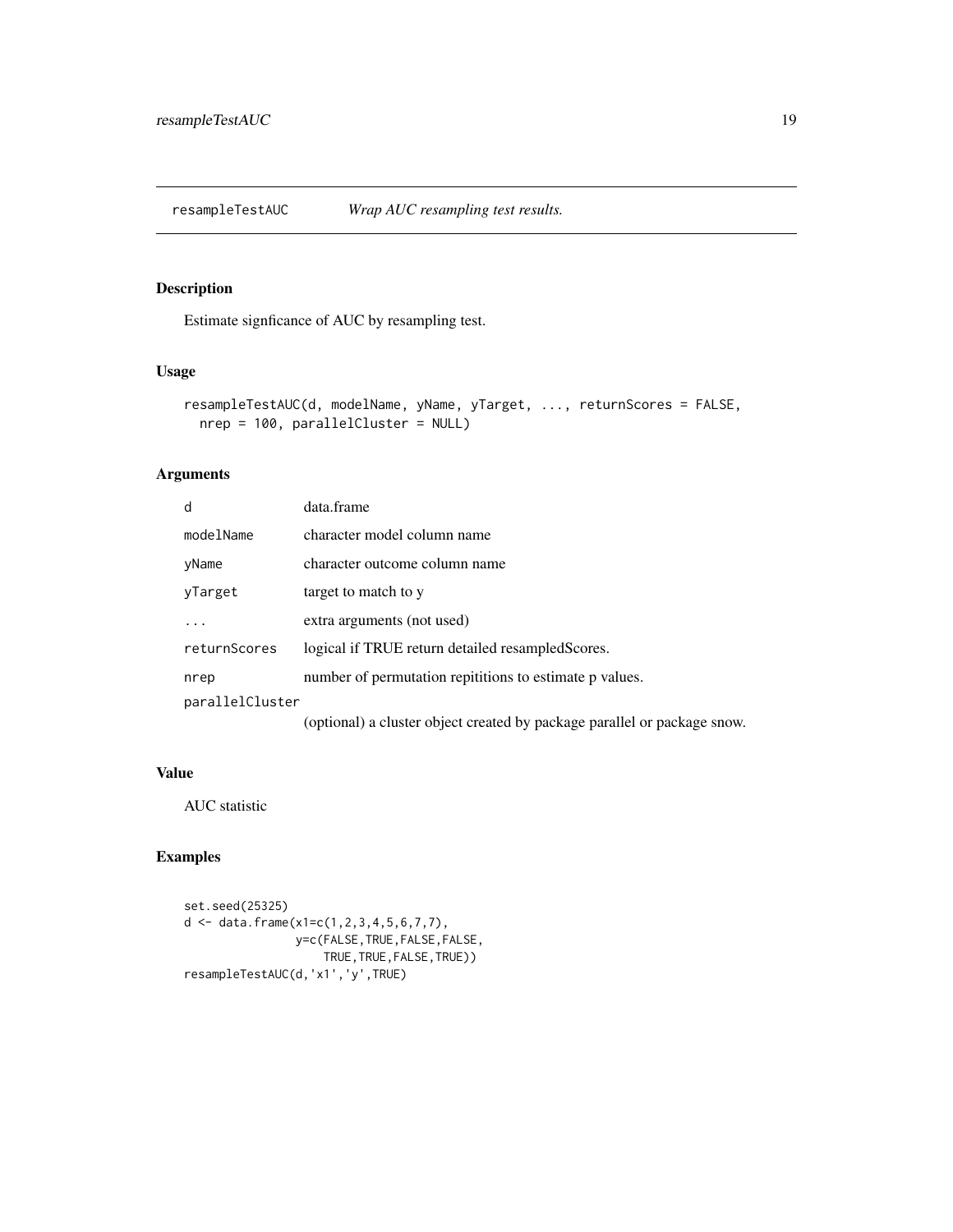### <span id="page-19-0"></span>Description

Succinctly format significance summaries of various models and tests. The main purpose is unified reporting and planning of experimental results, working around issue such as the difficulty of extracting model summary facts (such as with 'lm'/'glm'). This package also includes empirical tests, such as bootstrap estimates.

### Details

To learn more about replyr, please start with the vignette: vignette('sigrFormatting','sigr')

testAUCpair *Test AUC pair results.*

# Description

Estimate signficance of difference in two AUCs by resampling.

# Usage

```
testAUCpair(d, model1Name, model2Name, yName, yTarget, ...,
  returnScores = FALSE, nrep = 100, parallelCluster = NULL)
```
### Arguments

| d               | data.frame                                                         |
|-----------------|--------------------------------------------------------------------|
| model1Name      | character model 1 column name                                      |
| model2Name      | character model 2 column name                                      |
| yName           | character outcome column name                                      |
| yTarget         | target to match to y                                               |
|                 | extra arguments (not used)                                         |
| returnScores    | logical if TRUE return detailed resampled Scores                   |
| nrep            | number of re-sample repetition to estimate p value.                |
| parallelCluster |                                                                    |
|                 | (optional) a gluetar object greated by peakage perallel or peakage |

(optional) a cluster object created by package parallel or package snow

# Value

AUC pair test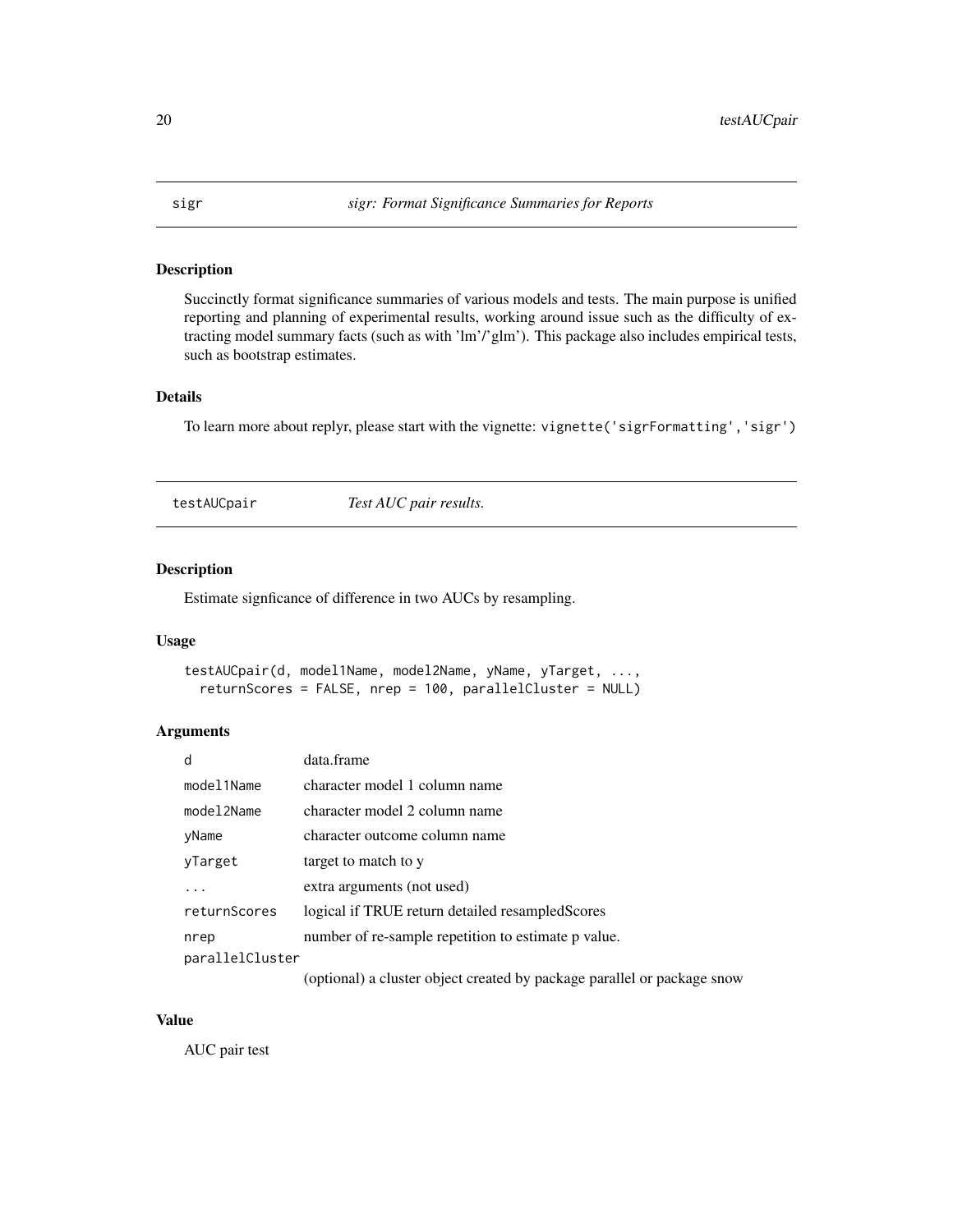# <span id="page-20-0"></span>wrapChiSqTest 21

# Examples

```
set.seed(25325)
d <- data.frame(x1=c(1,2,3,4,5,6,7,7),
               x2=1,
                y=c(FALSE,TRUE,FALSE,FALSE,
                    TRUE,TRUE,FALSE,TRUE))
testAUCpair(d,'x1','x2','y',TRUE)
```

| wrapChiSqTest | Wrap quality of a categorical prediction roughly in "APA Style" ( |
|---------------|-------------------------------------------------------------------|
|               | American Psychological Association ).                             |

# Description

Wrap quality of a categorical prediction roughly in "APA Style" ( American Psychological Association ).

# Usage

```
wrapChiSqTest(x, ...)
```
# Arguments

|   | numeric, data frame or lm where to get model or data to score. |
|---|----------------------------------------------------------------|
| . | extra arguments                                                |

# See Also

[wrapChiSqTestImpl](#page-22-1), [wrapChiSqTest.glm](#page-21-1), and [wrapChiSqTest.data.frame](#page-20-1)

<span id="page-20-1"></span>wrapChiSqTest.data.frame

*Format ChiSqTest from data.*

# Description

Format ChiSqTest from data.

```
## S3 method for class 'data.frame'
wrapChiSqTest(x, predictionColumnName, yColumnName,
 nParameters = 1, meany = mean(x[[yColumnName]]), ...)
```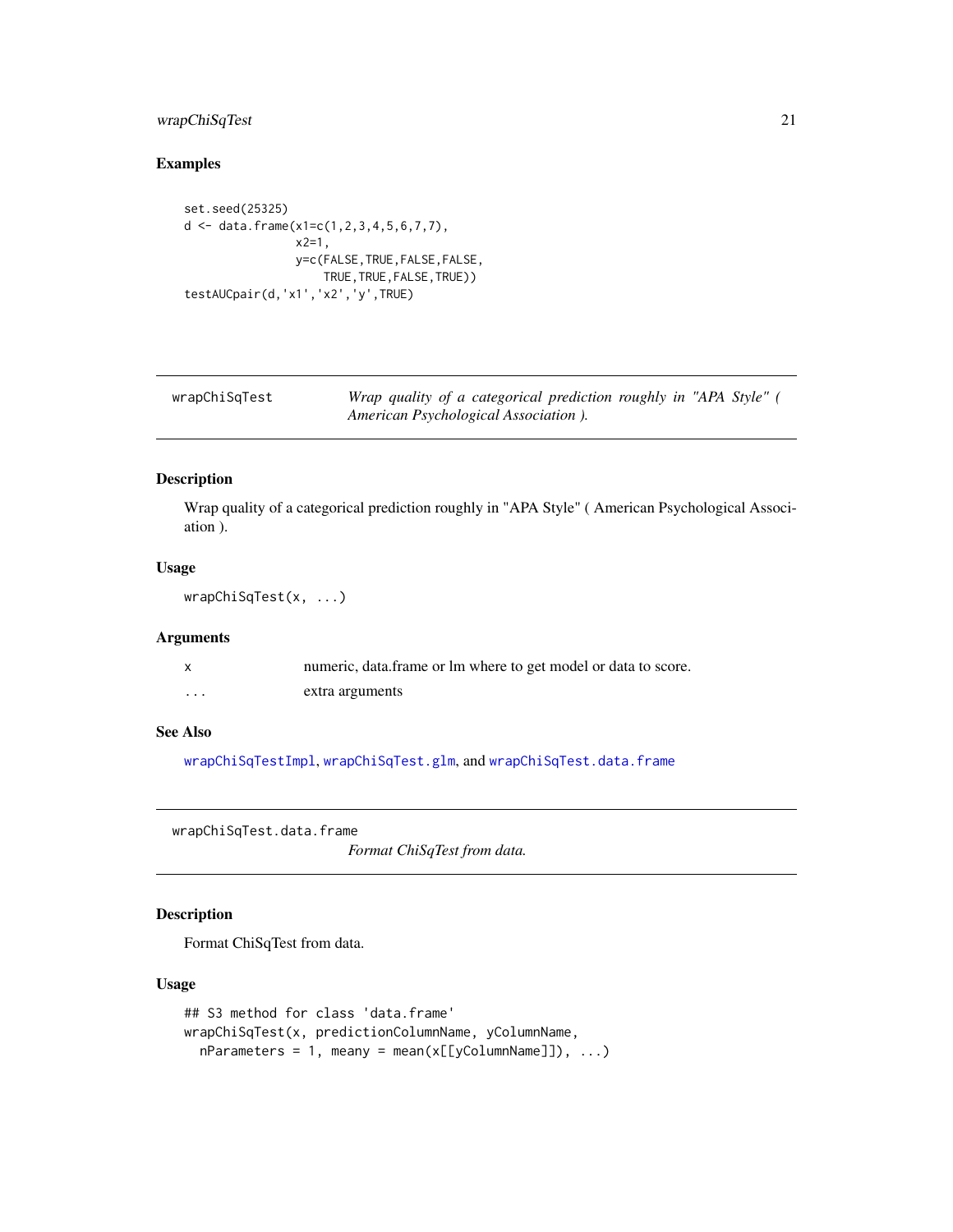| X                    | data frame containing columns to compare               |  |
|----------------------|--------------------------------------------------------|--|
| predictionColumnName |                                                        |  |
|                      | character name of prediction column                    |  |
| yColumnName          | character name of column containing dependent variable |  |
| nParameters          | number of variables in model                           |  |
| meany                | (optional) mean of y                                   |  |
|                      | extra arguments (not used)                             |  |

# Value

wrapped test

# Examples

```
d <- data.frame(x=c(1,2,3,4,5,6,7,7),
      y=c(TRUE,FALSE,FALSE,FALSE,TRUE,TRUE,TRUE,FALSE))
model <- glm(y~x,data=d,family=binomial)
summary(model)
d$pred <- predict(model,type='response',newdata=d)
render(wrapChiSqTest(d,'pred','y'),pLargeCutoff=1)
```
<span id="page-21-1"></span>wrapChiSqTest.glm *Format ChiSqTest from model.*

# Description

Format ChiSqTest from model.

# Usage

```
## S3 method for class 'glm'
wrapChiSqTest(x, ...)
```
# Arguments

|          | glm logistic regression model |
|----------|-------------------------------|
| $\cdots$ | extra arguments (not used)    |

# Value

wrapped test

<span id="page-21-0"></span>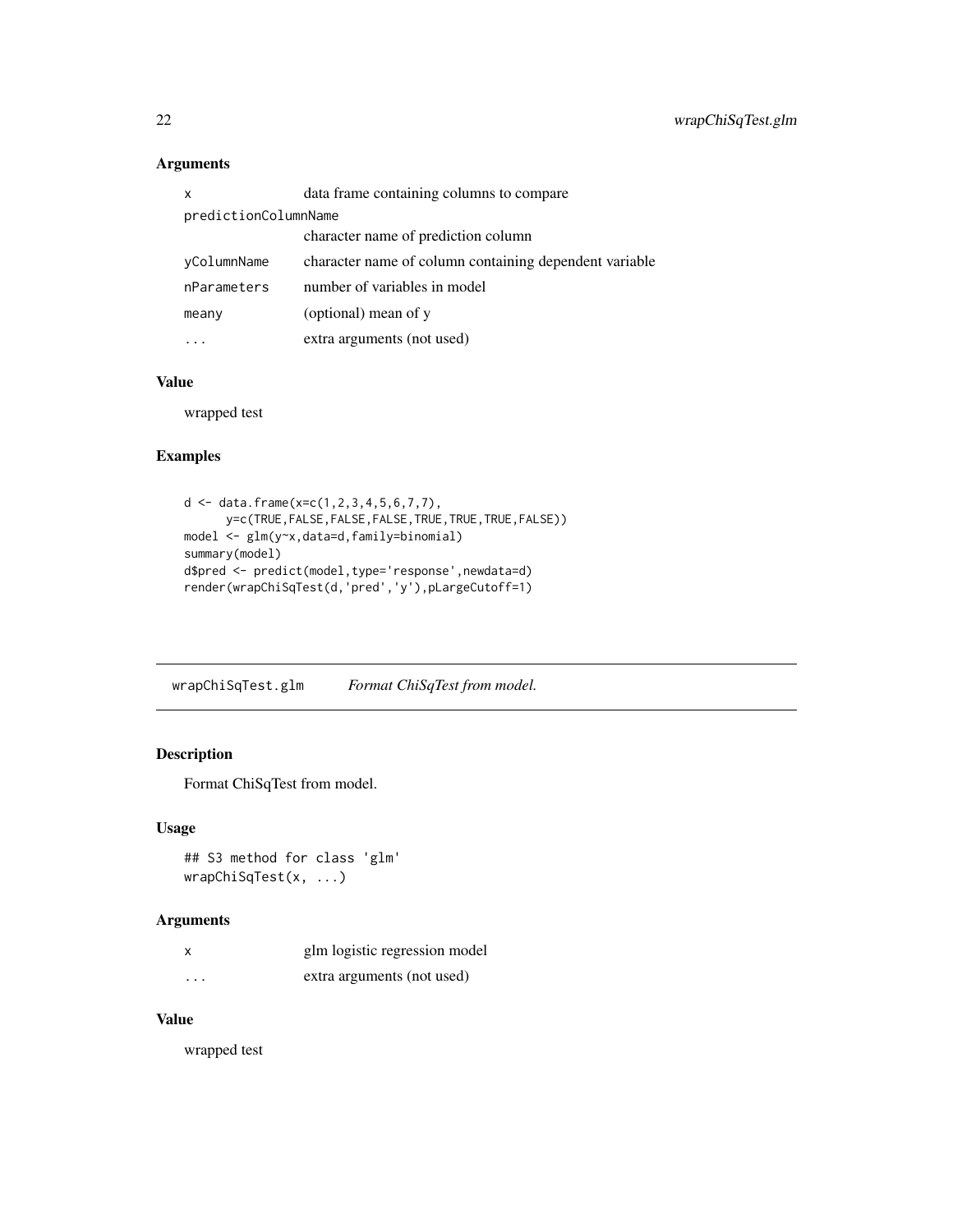# <span id="page-22-0"></span>wrapChiSqTestImpl 23

# Examples

```
d <- data.frame(x=c(1,2,3,4,5,6,7,7),
      y=c(TRUE,FALSE,FALSE,FALSE,TRUE,TRUE,TRUE,FALSE))
model <- glm(y~x,data=d,family=binomial)
summary(model)
render(wrapChiSqTest(model),pLargeCutoff=1,format='ascii')
```
<span id="page-22-1"></span>wrapChiSqTestImpl *Format quality of a logistic regression roughly in "APA Style" ( American Psychological Association ).*

# Description

Format quality of a logistic regression roughly in "APA Style" ( American Psychological Association ).

# Usage

wrapChiSqTestImpl(df.null, df.residual, null.deviance, deviance)

### Arguments

| df.null                     | null degrees of freedom.                 |
|-----------------------------|------------------------------------------|
|                             | df.residual residual degrees of freedom. |
| null.deviance null deviance |                                          |
| deviance                    | residual deviance                        |

### Value

wrapped statistic

```
wrapChiSqTestImpl(df.null=7,df.residual=6,
   null.deviance=11.09035,deviance=10.83726)
```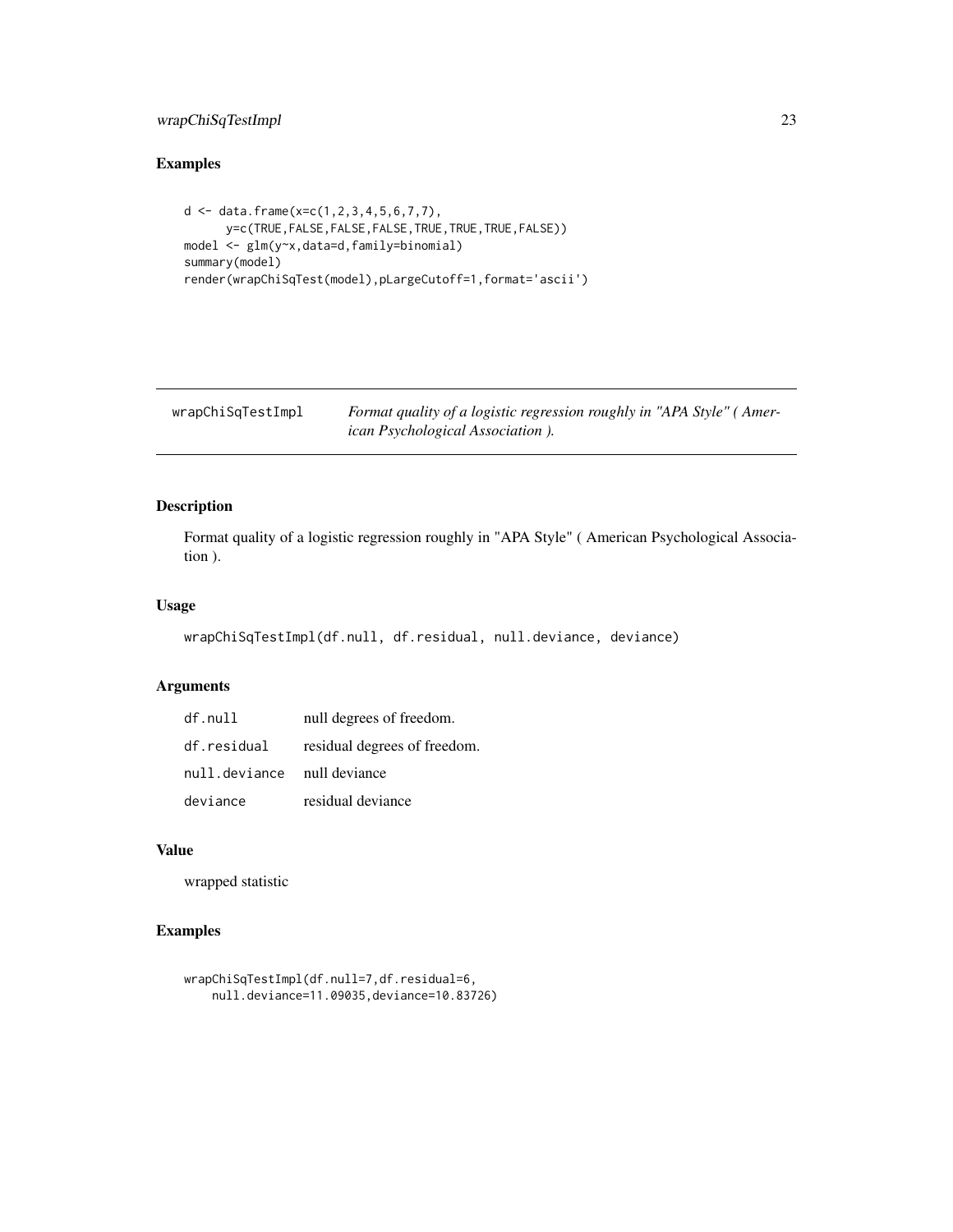<span id="page-23-0"></span>

# Description

Wrap cor.test (test of liner correlation).

# Usage

wrapCorTest(x, ...)

# Arguments

| X        | numeric, data, frame or test. |
|----------|-------------------------------|
| $\cdots$ | extra arguments               |

### See Also

[wrapCorTest.htest](#page-24-1), and [wrapCorTest.data.frame](#page-23-1)

<span id="page-23-1"></span>wrapCorTest.data.frame

*Wrap cor.test (test of liner correlation).*

# Description

Wrap cor.test (test of liner correlation).

### Usage

```
## S3 method for class 'data.frame'
wrapCorTest(x, Column1Name, Column2Name, ...)
```
# Arguments

| $\mathbf{x}$ | data.frame              |
|--------------|-------------------------|
| Column1Name  | character column 1 name |
| Column2Name  | character column 2 name |
|              | extra arguments         |

# Value

wrapped stat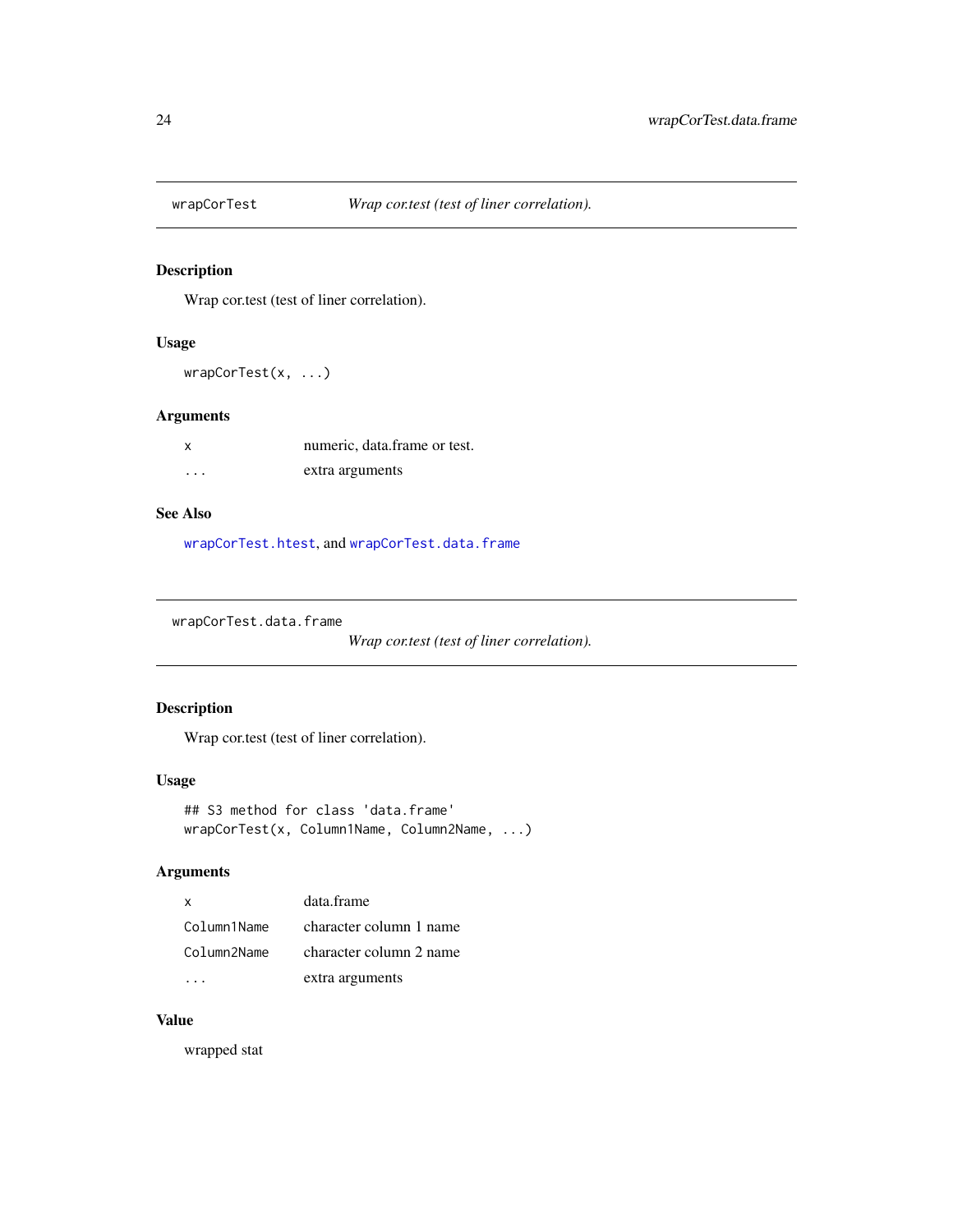# <span id="page-24-0"></span>wrapCorTest.htest 25

# Examples

d <- data.frame(x=c(1,2,3,4,5,6,7,7), y=c(1,1,2,2,3,3,4,4)) wrapCorTest(d,'x','y')

<span id="page-24-1"></span>wrapCorTest.htest *Wrap cor.test (test of liner correlation).*

# Description

Wrap cor.test (test of liner correlation).

# Usage

```
## S3 method for class 'htest'
wrapCorTest(x, ...)
```
# Arguments

| X        | cortest result             |
|----------|----------------------------|
| $\cdots$ | extra arguments (not used) |

# Value

wrapped stat

```
d <- data.frame(x=c(1,2,3,4,5,6,7,7),
               y=c(1,1,2,2,3,3,4,4))
ct <- cor.test(d$x,d$y)
wrapCorTest(ct)
```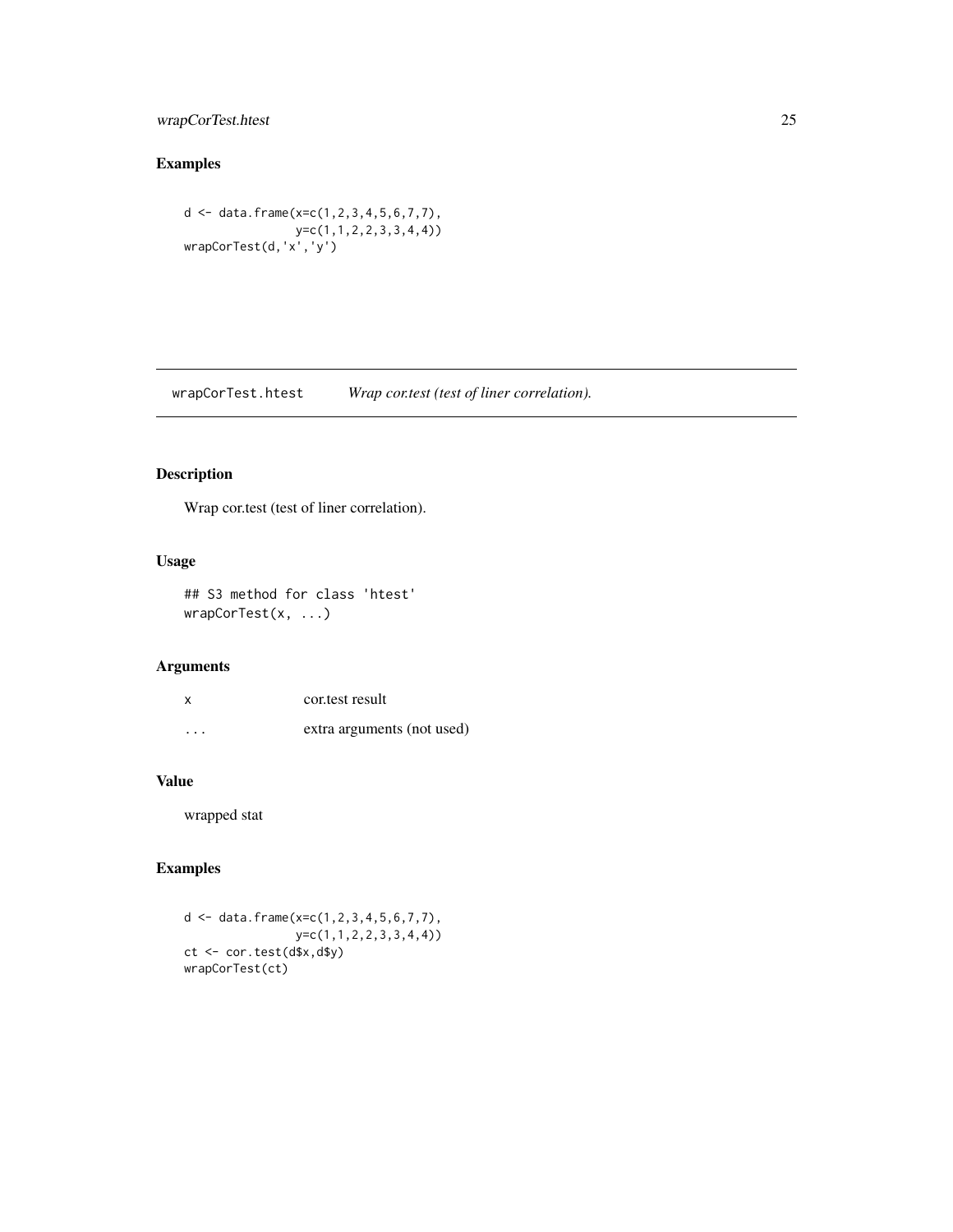<span id="page-25-0"></span>

# Description

Wrap fisher.test (test of categorial indendence).

# Usage

wrapFisherTest(x, ...)

# Arguments

| X        | numeric, data, frame or test. |
|----------|-------------------------------|
| $\cdots$ | extra arguments               |

### See Also

[wrapFisherTest.htest](#page-26-1), and [wrapFisherTest.data.frame](#page-25-1)

<span id="page-25-1"></span>wrapFisherTest.data.frame

*Wrap fisher.test (test of categorial indendence).*

# Description

Wrap fisher.test (test of categorial indendence).

### Usage

```
## S3 method for class 'data.frame'
wrapFisherTest(x, Column1Name, Column2Name, ...)
```
# Arguments

| X           | data.frame              |
|-------------|-------------------------|
| Column1Name | character column 1 name |
| Column2Name | character column 2 name |
|             | extra arguments         |

# Value

wrapped test.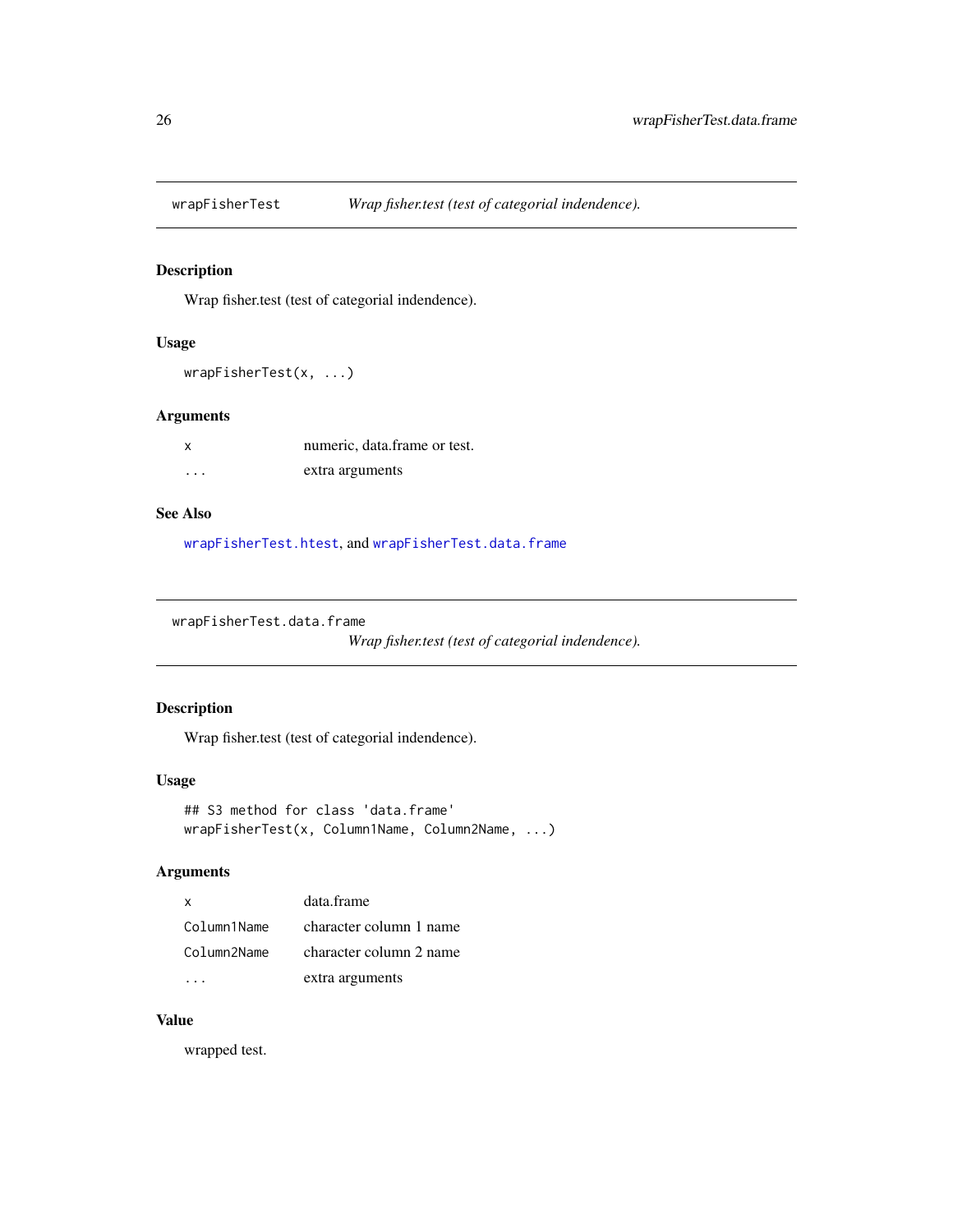# <span id="page-26-0"></span>wrapFisherTest.htest 27

# Examples

```
d <- data.frame(x=c('b','a','a','a','b','b','b'),
                y=c('1','1','1','2','2','2','2'))
wrapFisherTest(d,'x','y')
```
<span id="page-26-1"></span>wrapFisherTest.htest *Wrap fisher.test (test of categorial indendence).*

# Description

Wrap fisher.test (test of categorial indendence).

# Usage

```
## S3 method for class 'htest'
wrapFisherTest(x, ...)
```
# Arguments

| $\boldsymbol{\mathsf{x}}$ | fisher test result         |
|---------------------------|----------------------------|
| .                         | extra arguments (not used) |

### Value

wrapped test.

```
d <- data.frame(x=c('b','a','a','a','b','b','b'),
                y=c('1', '1', '1', '2', '2', '2', '2', '2')ft <- fisher.test(table(d))
wrapFisherTest(ft)
```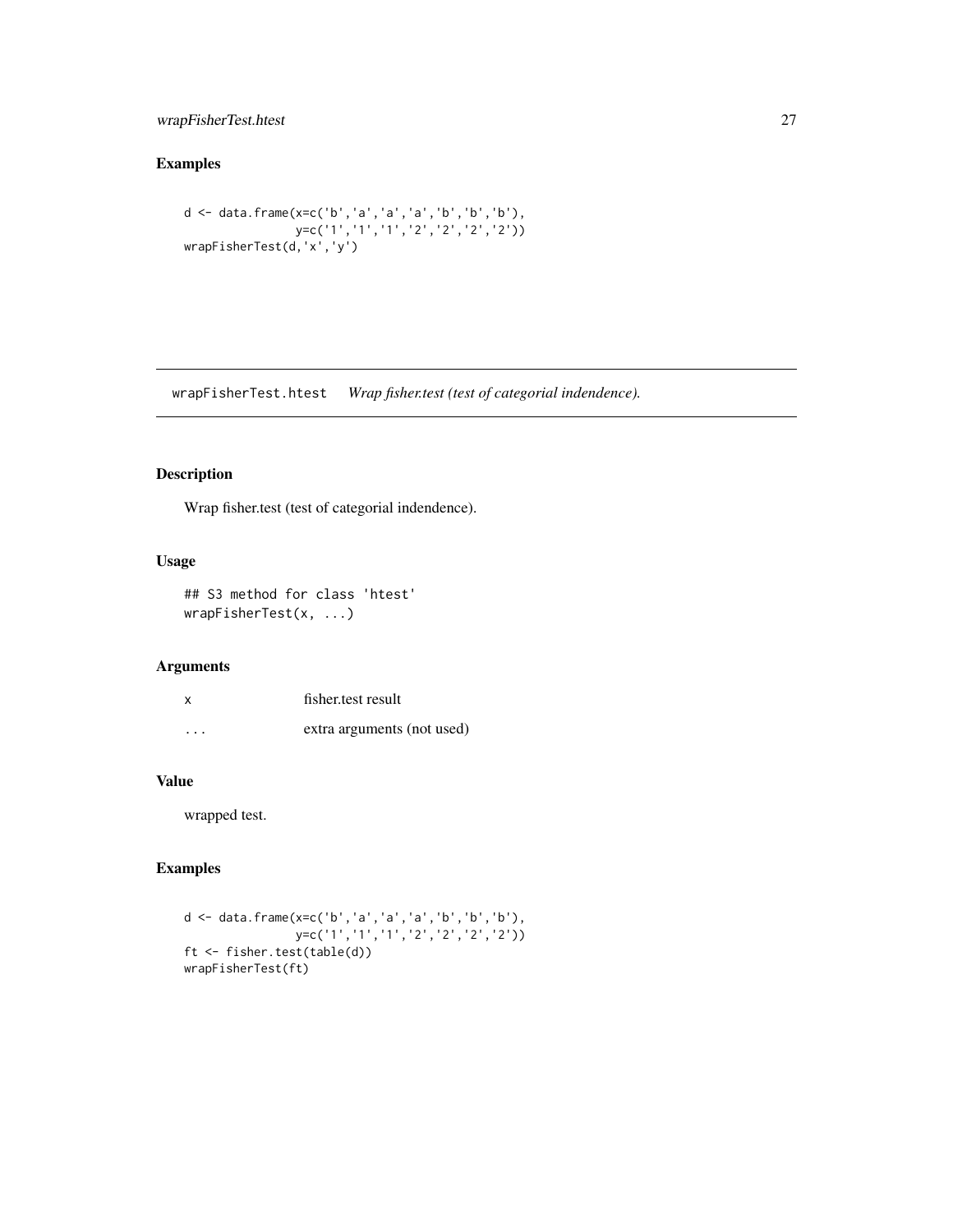<span id="page-27-0"></span>

# Description

Wrap F-test (significane of a linear relation).

# Usage

wrapFTest(x, ...)

# Arguments

|   | numeric, data frame or lm where to get model or data to score. |
|---|----------------------------------------------------------------|
| . | extra arguments                                                |

### See Also

[wrapFTestImpl](#page-29-1), [wrapFTest.lm](#page-28-1), and [wrapFTest.data.frame](#page-27-1)

<span id="page-27-1"></span>wrapFTest.data.frame *Wrap quality statistic of a linear relation from data.*

# Description

Wrap quality statistic of a linear relation from data.

# Usage

```
## S3 method for class 'data.frame'
wrapFTest(x, predictionColumnName, yColumnName,
 nParameters = 1, meany = mean(x[[yColumnName]]), ..., format,
 pLargeCutoff = 0.05, pSmallCutoff = 1e-05)
```
# Arguments

| $\mathsf{x}$         | data frame containing columns to compare                                   |
|----------------------|----------------------------------------------------------------------------|
| predictionColumnName |                                                                            |
|                      | character name of prediction column                                        |
| yColumnName          | character name of column containing dependent variable                     |
| nParameters          | number of variables in model                                               |
| meany                | (optional) mean of y                                                       |
| .                    | extra arguments (not used)                                                 |
| format               | if set the format to return ("html", "latex", "markdown", "ascii", "docx") |
| pLargeCutoff         | value to declare non-significance at or above.                             |
| pSmallCutoff         | smallest value to print                                                    |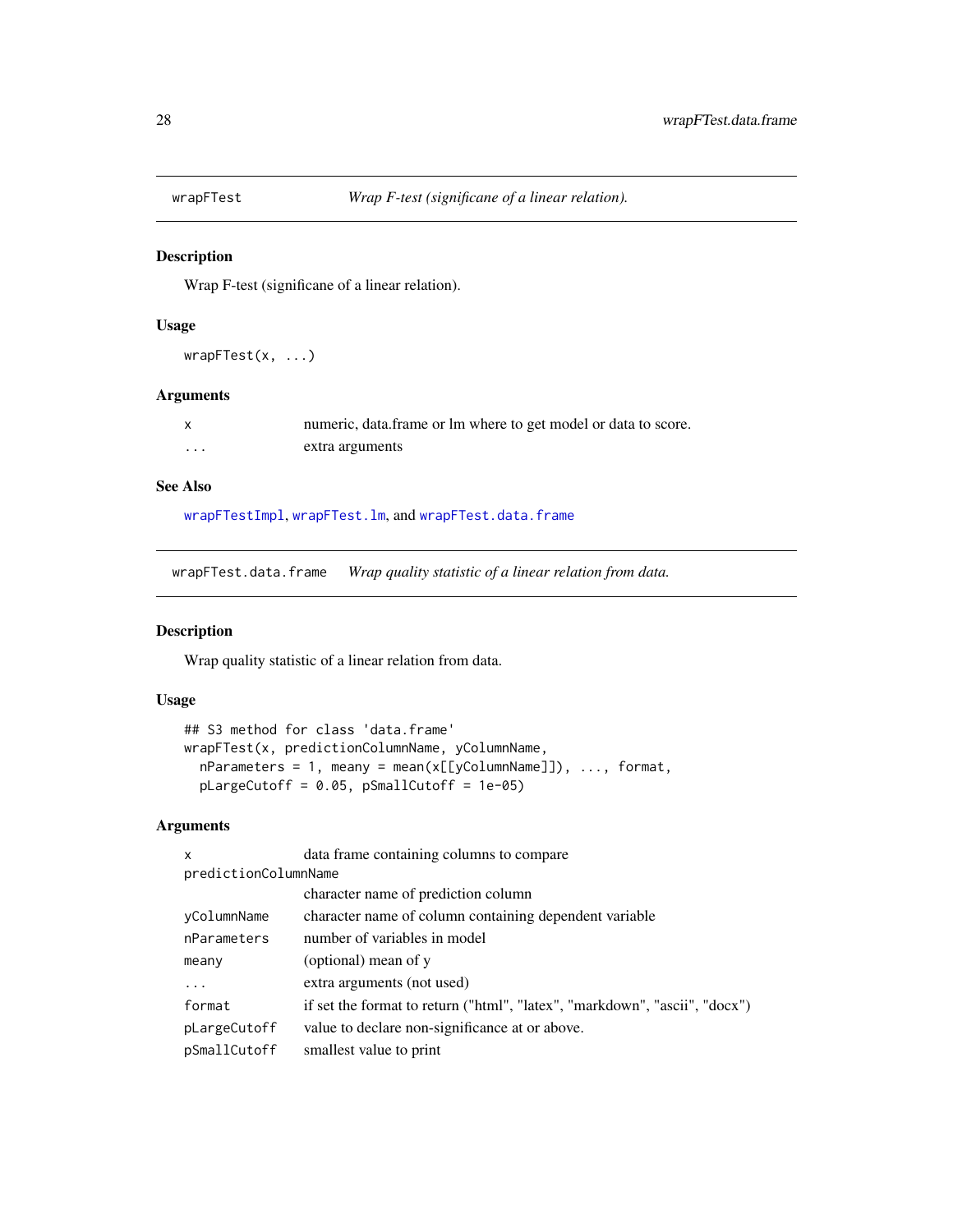# <span id="page-28-0"></span>wrapFTest.lm 29

# Value

formatted string and fields

### Examples

```
d \leq data.frame(x=c(1,2,3,4,5,6,7,7),
               y=c(1,1,2,2,3,3,4,4))
model <- lm(y~x,data=d)
summary(model)
d$pred <- predict(model,newdata=d)
sigr::wrapFTest(d,'pred','y')
```
<span id="page-28-1"></span>wrapFTest.lm *Wrap quality statistic of a linear regression.*

# Description

Wrap quality statistic of a linear regression.

# Usage

```
## S3 method for class 'lm'
wrapFTest(x, \dots, format, pLargeCutoff = 0.05,
 pSmallCutoff = 1e-05)
```
# Arguments

| $\mathsf{x}$ | lm model                                                                     |
|--------------|------------------------------------------------------------------------------|
| $\cdot$      | extra arguments (not used)                                                   |
| format       | if set the format to return ("html", "latex", "markdown", "ascii", "docx", ) |
| pLargeCutoff | value to declare non-significance at or above.                               |
| pSmallCutoff | smallest value to print                                                      |

### Value

formatted string

```
d <- data.frame(x=c(1,2,3,4,5,6,7,7),
               y=c(1,1,2,2,3,3,4,4))
model <- lm(y~x,data=d)
summary(model)
sigr::wrapFTest(model)
```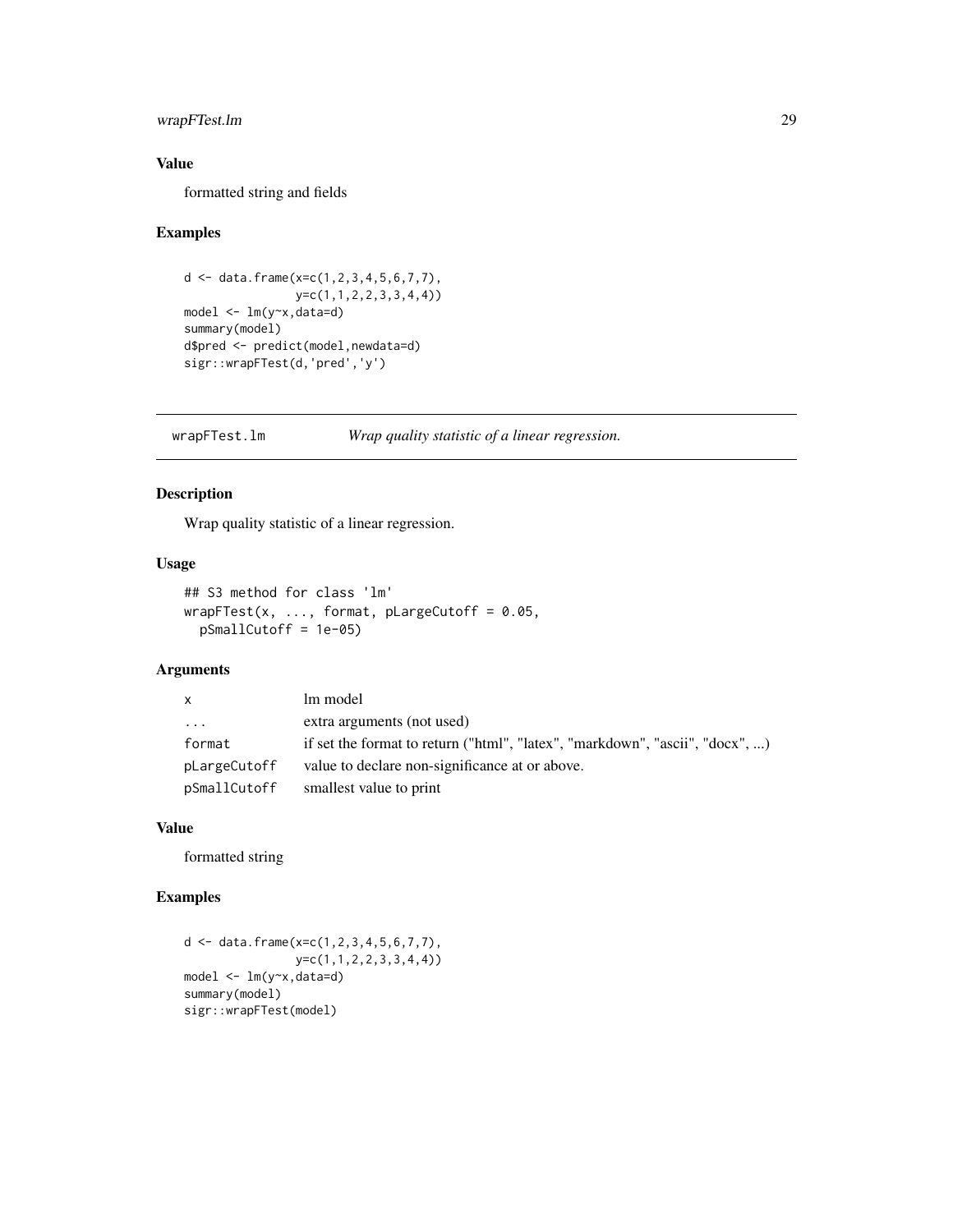<span id="page-29-1"></span><span id="page-29-0"></span>

# Description

Wrap F-test (significane of a linear relation).

# Usage

wrapFTestImpl(numdf, dendf, FValue)

# Arguments

| numdf  | degrees of freedom 1.     |
|--------|---------------------------|
| dendf  | degrees of freedom 2.     |
| FValue | observed F test statistic |

# Value

wrapped statistic

# Examples

wrapFTestImpl(numdf=2,dendf=55,FValue=5.56)

wrapSignificance *Wrap a significance*

# Description

Wrap a significance

# Usage

```
wrapSignificance(significance, symbol = "p")
```
# Arguments

| significance | numeric the significance value.             |
|--------------|---------------------------------------------|
| symbol       | the name of the value (e.g. $"p", "t", $ ). |

# Value

wrapped significance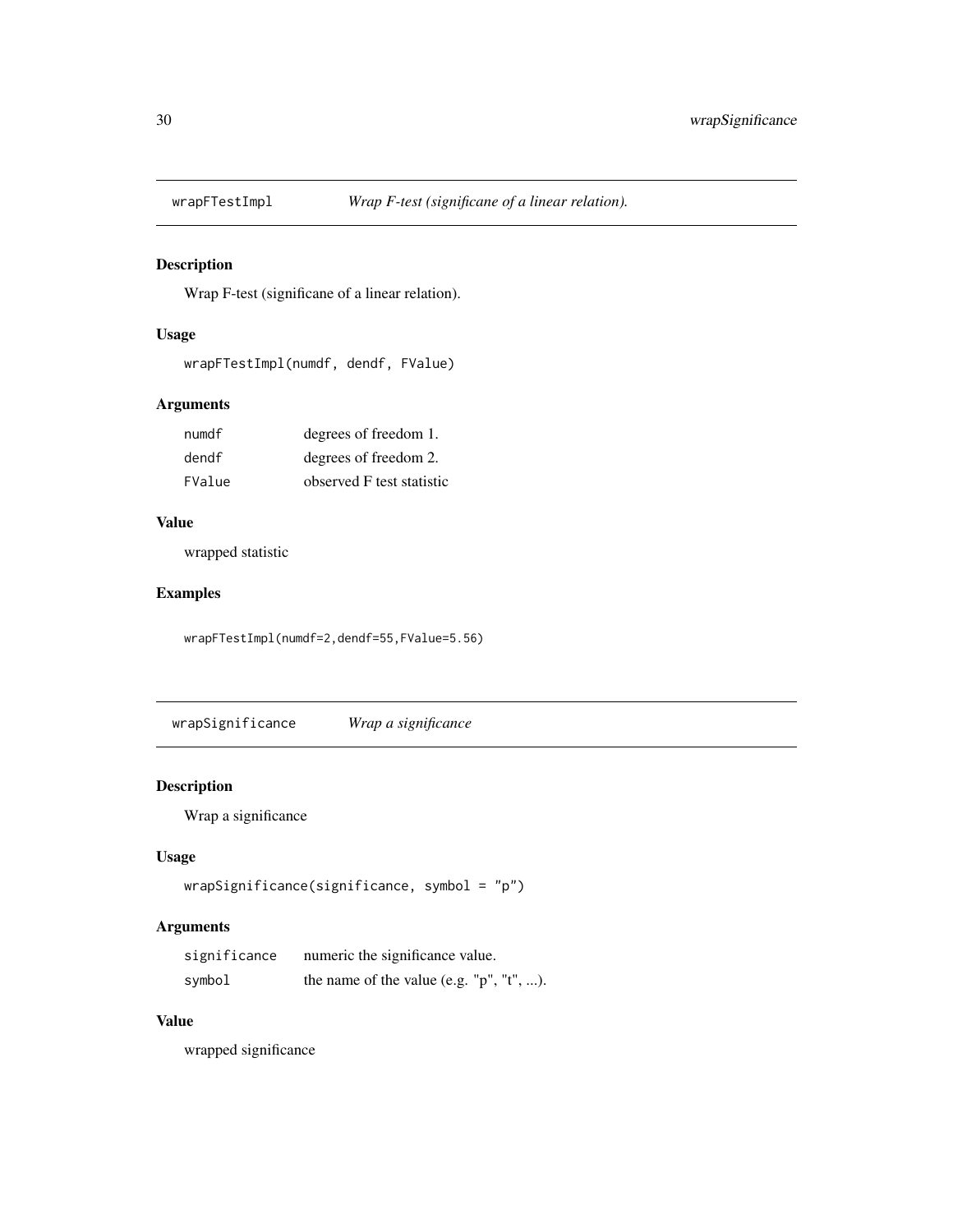# <span id="page-30-0"></span>wrapTTest 31

# Examples

wrapSignificance(1/300)

wrapTTest *Wrap t.test (difference in means by group).*

# Description

Wrap t.test (difference in means by group).

### Usage

wrapTTest(x, ...)

# Arguments

| x        | numeric, data frame or test. |
|----------|------------------------------|
| $\cdots$ | extra arguments              |

# See Also

[wrapTTest.htest](#page-31-1), and [wrapTTest.data.frame](#page-30-1)

<span id="page-30-1"></span>wrapTTest.data.frame *Wrap t.test (difference in means by group).*

### Description

Wrap t.test (difference in means by group).

# Usage

```
## S3 method for class 'data.frame'
wrapTTest(x, Column1Name, Column2Name, ...)
```
# Arguments

| x           | data.frame              |
|-------------|-------------------------|
| Column1Name | character column 1 name |
| Column2Name | character column 2 name |
|             | extra arguments         |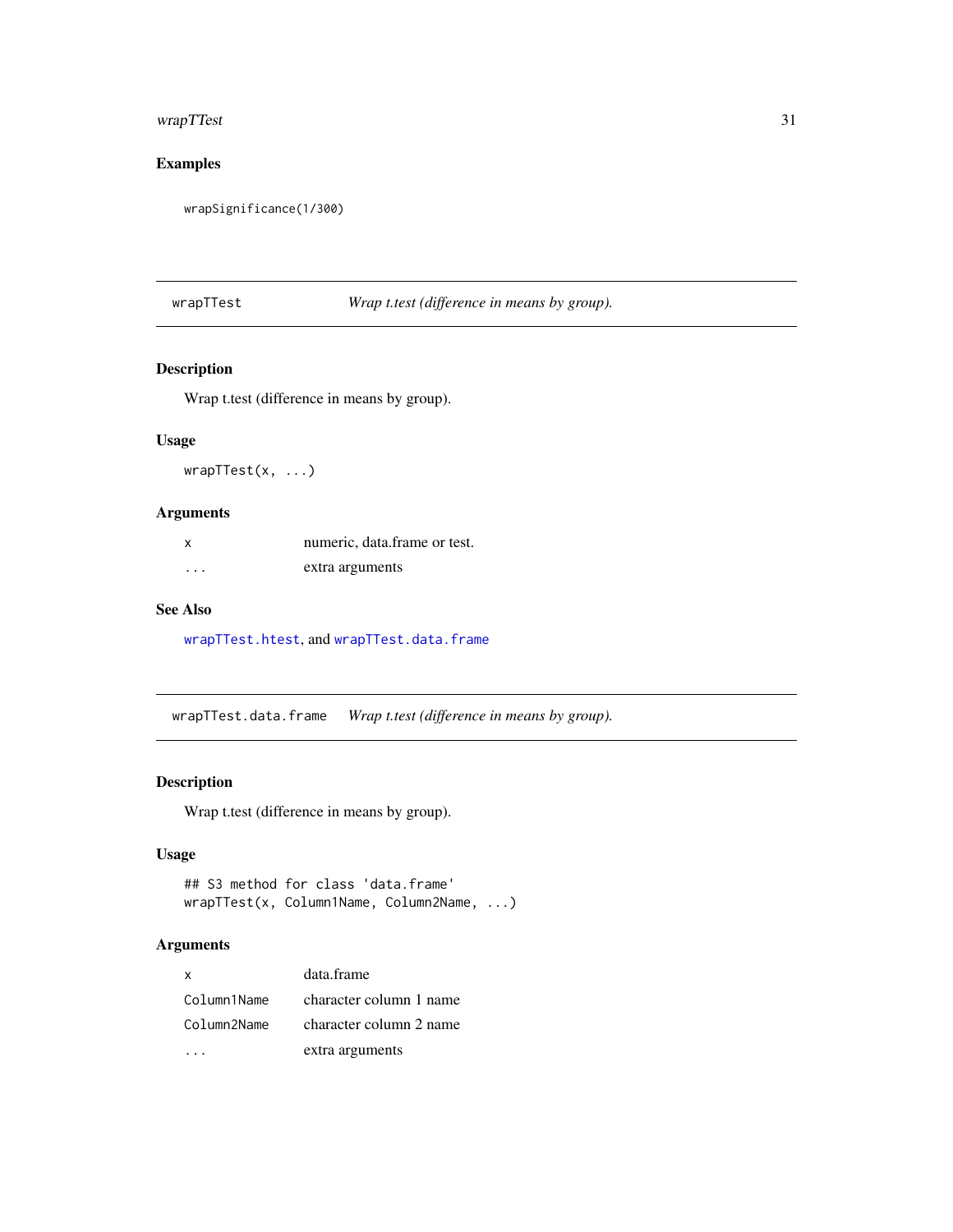# <span id="page-31-0"></span>Value

formatted string and fields

### Examples

```
d \leq data.frame(x=c(1,2,3,4,5,6,7,7),
                y=c(1,1,2,2,3,3,4,4))
render(wrapTTest(d,'x','y'),pLargeCutoff=1)
# confirm p not order depedent
render(wrapTTest(d,'y','x'),pLargeCutoff=1)
```
<span id="page-31-1"></span>wrapTTest.htest *Wrap t.test (difference in means by group).*

# Description

Wrap t.test (difference in means by group).

# Usage

## S3 method for class 'htest' wrapTTest(x, ...)

# Arguments

| X        | t. test result             |
|----------|----------------------------|
| $\cdots$ | extra arguments (not used) |

# Value

formatted string and fields

```
d <- data.frame(x=c(1,2,3,4,5,6,7,7),
               y=c(1,1,2,2,3,3,4,4))
tt <- t.test(d$x,d$y)
render(wrapTTest(tt),pLargeCutoff=1)
# confirm not rescaling, as a correlation test would
render(wrapTTest(t.test(d$x,2*d$y)),pLargeCutoff=1)
```